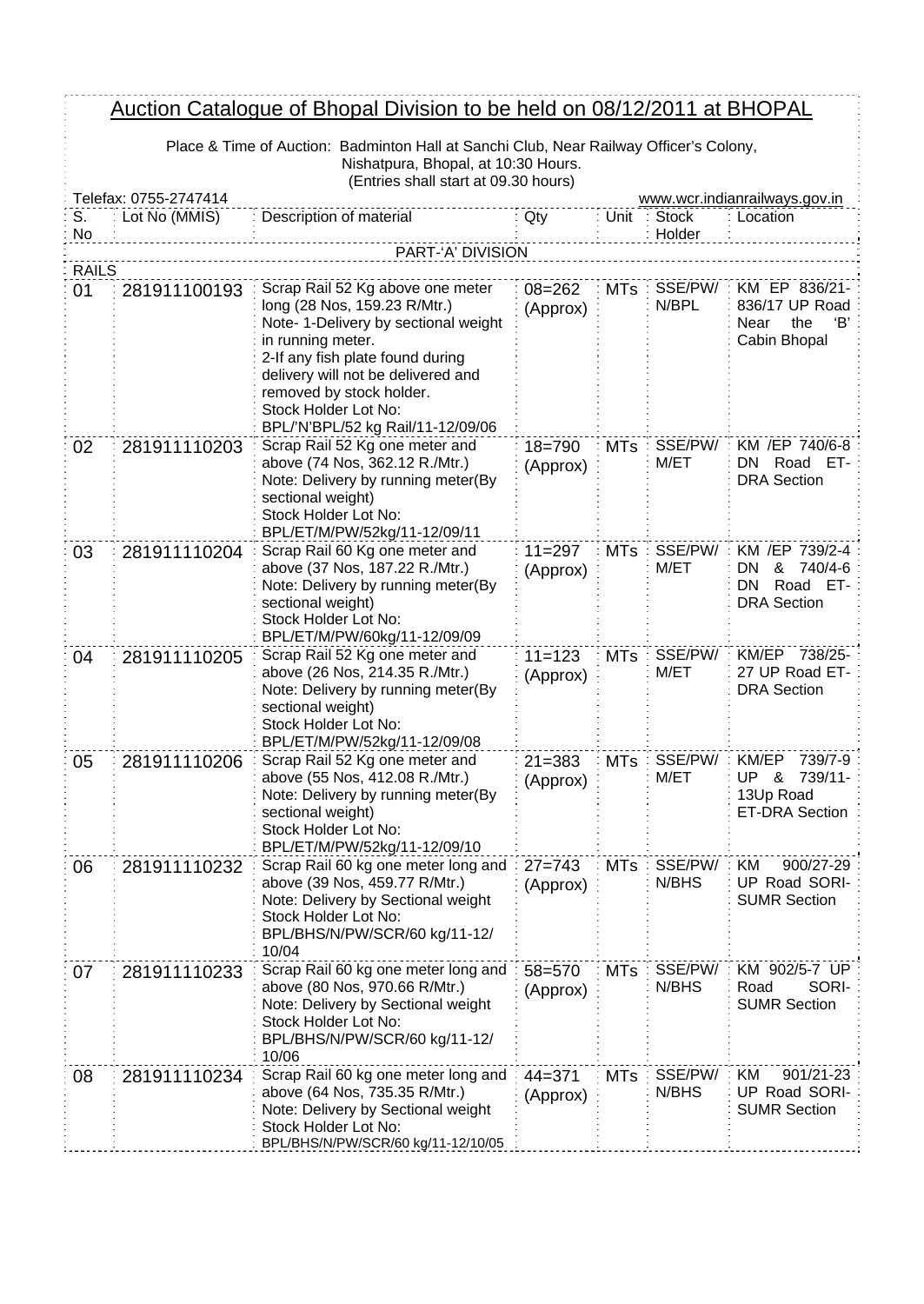| 09 | 281911110235 | Scrap Rail 60 kg one meter long and<br>above (56 Nos, 741.12 R/Mtr.)<br>Note: Delivery by Sectional weight<br>Stock Holder Lot No:<br>BPL/BHS/N/PW/SCR/60 kg/11-12/<br>10/02                                                                                                                     | $44 = 719$<br>(Approx) | <b>MTs</b> | SSE/PW/<br>N/BHS | KM 898/8-10 DN<br>SORI-<br>Road<br><b>SUMR Section</b>                                                                                                             |
|----|--------------|--------------------------------------------------------------------------------------------------------------------------------------------------------------------------------------------------------------------------------------------------------------------------------------------------|------------------------|------------|------------------|--------------------------------------------------------------------------------------------------------------------------------------------------------------------|
| 10 | 281911110236 | Scrap Rail 60 kg one meter long and<br>above (74 Nos, 825.58 R/Mtr.)<br>Note: Delivery by Sectional weight<br>Stock Holder Lot No:<br>BPL/BHS/N/PW/SCR/60 kg/11-12/<br>10/03                                                                                                                     | $49 = 815$<br>(Approx) | <b>MTs</b> | SSE/PW/<br>N/BHS | KM<br>899/27-<br>900/1 UP Road<br><b>SORI-SUMR</b><br>Section                                                                                                      |
| 11 | 281911110238 | Scrap Rail 60 kg one meter long and<br>above (80 Nos, 947.43 R/Mtr.)<br>Note: Delivery by Sectional weight<br>Stock Holder Lot No:<br>BPL/BHS/N/PW/SCR/60 kg/11-12/<br>10/15                                                                                                                     | $57 = 168$<br>(Approx) | <b>MTs</b> | SSE/PW/<br>N/BHS | KM 907/29-33 &<br>30-34 UP & DN<br>SUMR-<br>Road<br><b>GLG Section</b>                                                                                             |
| 12 | 281911110239 | Scrap Rail 60 kg one meter long and<br>above (55 Nos, 689.24 R/Mtr.)<br>Note: Delivery by Sectional weight<br>Stock Holder Lot No:<br>BPL/BHS/N/PW/SCR/60 kg/11-12/<br>10/17                                                                                                                     | $41 = 589$<br>(Approx) | <b>MTs</b> | SSE/PW/<br>N/BHS | KM 907/2-4 DN<br>Road<br>GLG-<br><b>SUMR Section</b>                                                                                                               |
| 13 | 281911110242 | Scrap Rail 60 kg one meter long and<br>above (115 Nos, 1088.98 R/Mtr.)<br>Note: Delivery by Sectional weight<br>Stock Holder Lot No:<br>BPL/BHS/N/PW/SCR/60 kg/11-12/<br>10/10                                                                                                                   | $65 = 709$<br>(Approx) | <b>MTs</b> | SSE/PW/<br>N/BHS | KM<br>$904/21 -$<br>UP<br>23,31-33<br>SUMR-<br>Road<br><b>GLG-Section</b>                                                                                          |
| 14 | 281911110244 | Scrap Rail 60 kg one meter long and<br>above (66 Nos, 832.42 R/Mtr.)<br>Note: Delivery by Sectional weight<br>Stock Holder Lot No:<br>BPL/BHS/N/PW/SCR/60 kg/11-12/<br>10/12                                                                                                                     | $50 = 228$<br>(Approx) | <b>MTs</b> | SSE/PW/<br>N/BHS | 905/18-20<br>ΚM<br>DN<br>Road<br>SUMR-<br>GLG-<br>Section                                                                                                          |
| 15 | 281911110245 | Scrap Rail 60 kg one meter long and<br>above (78 Nos, 989.91 R/Mtr.)<br>Note: Delivery by Sectional weight<br>Stock Holder Lot No:<br>BPL/BHS/N/PW/SCR/60 kg/11-12/<br>10/13                                                                                                                     | $59 = 731$<br>(Approx) | <b>MTs</b> | SSE/PW/<br>N/BHS | KM 906/25-27,<br>26-28, 17-19, 16-<br>20 UP& DN<br>SUMR-<br>Road<br><b>GLG-Section</b>                                                                             |
| 16 | 281911110246 | Scrap Rail 60 kg one meter long and<br>above (83 Nos, 1085.26 R/Mtr.)<br>Note: Delivery by Sectional weight<br>Stock Holder Lot No:<br>BPL/BHS/N/PW/SCR/60 kg/2011-<br>12/10/18                                                                                                                  | $65 = 485$<br>(Approx) | <b>MTs</b> | SSE/PW/<br>N/BHS | KM<br>908/20-22<br>DN<br>Road<br>GLG-<br>SUMR-<br>Section                                                                                                          |
| 17 | 281911120258 | Scrap Rail 52 Kg above one meter<br>long (156 Nos, 866.63 R./Mtr.)<br>Note: 1-Delivery by sectional weight<br>In running meter.<br>2-If any fish plate found during<br>delivery will not be delivered and<br>removed by stock holder.<br>Stock Holder Lot No:<br>BPL/'N'PW/52kg Rail/11-12/10/07 | $44 = 969$<br>(Approx) | <b>MTs</b> | SSE/PW/<br>N/BPL | 1-Near the Level<br>crossing No. 252<br>"А"<br>KM/EP<br>no.UJN/2-UJN/4<br>Nishatpura<br>2-Near the "D"<br><b>NSZ</b><br>Cabin<br>KM/EP<br>No.838/U-18-<br>838/U-20 |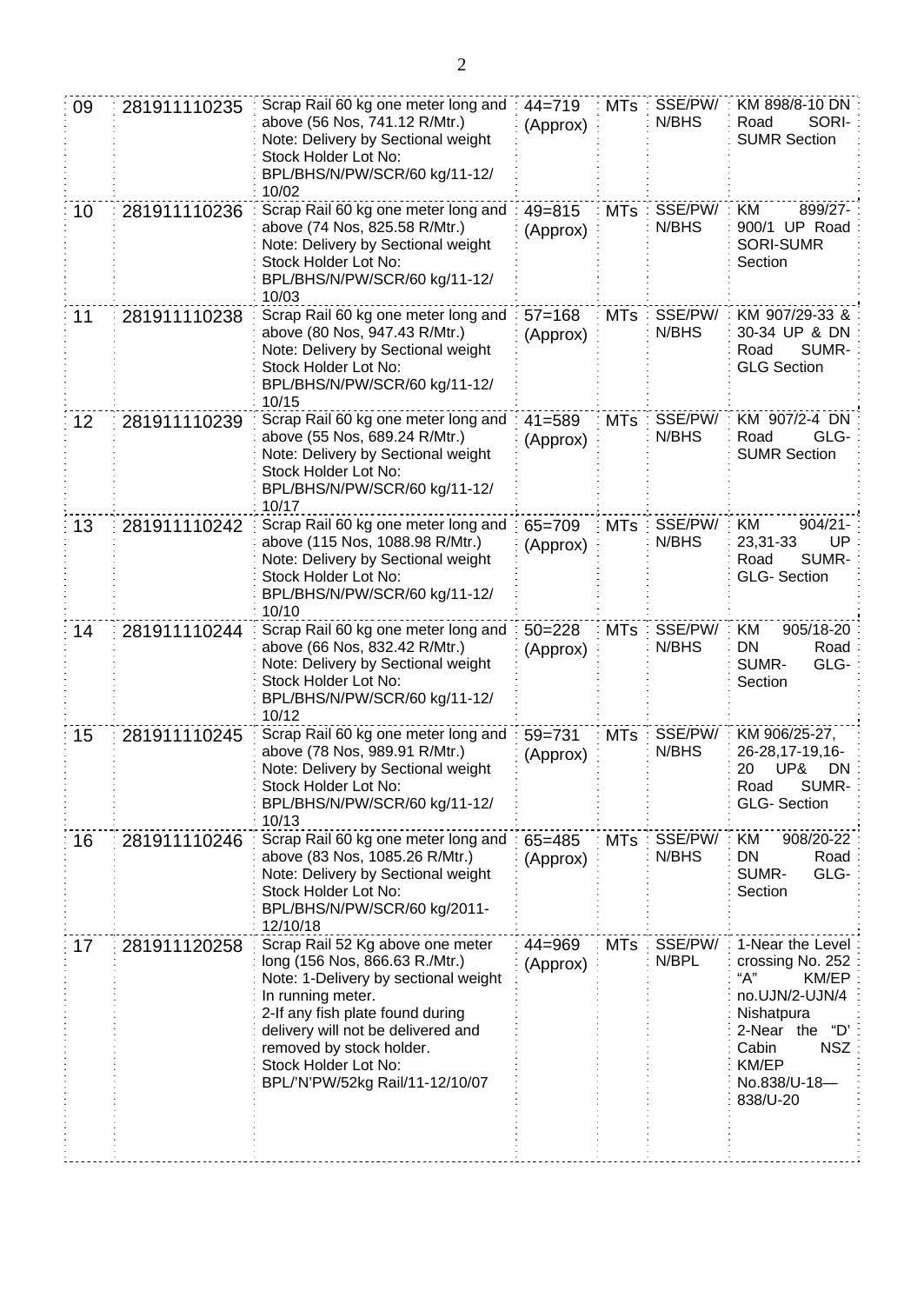| 18 | 281911120259 | Scrap Points & Xing Rails<br>A- Scrap 52 kg P & Xing -18 Nos<br>B- Scrap 60 kg P & xing- 03 Nos<br>C-Scrap 90 Lbs P & Xing - 39 Nos<br>D- Scrap Guard Rail 60 kg-43 Nos<br>E-Scrap 80 Lbs P& Xing Rail-07 Nos<br>(Total 110 Nos,)<br>Note:1- Delivery by Actual<br>weighment basis.<br>2-Cutting may be allowed during<br>delivery for easy loading<br>Stock Holder Lot No:<br>BPL/BHS/PW/S/pt.& xing/11-<br>12/09/12                                                                                                                                                                     | $24 = 322$<br>(Approx) | $MTs$ :    | SSE/PW/<br>S/BHS       | 864/26-28<br>KM.<br>DN<br>Road<br>at<br><b>DWG Yard</b>                                |
|----|--------------|-------------------------------------------------------------------------------------------------------------------------------------------------------------------------------------------------------------------------------------------------------------------------------------------------------------------------------------------------------------------------------------------------------------------------------------------------------------------------------------------------------------------------------------------------------------------------------------------|------------------------|------------|------------------------|----------------------------------------------------------------------------------------|
| 19 | 281911120260 | Scrap P & Xing Rails different<br>poundage (SEJ and G/Joints)<br>A-Scrap 60 kg P&Xing-21 Nos<br>B-Scrap 52 kg P & xing-58 Nos<br>C-Scrap 90 Lbs P & Xing-05 Nos<br>D-Scrap G/Joints 60 kg<br>(different sizes)-19 Nos<br>E- Scrap G/Joints 52 kg<br>(different sizes)-36 Nos<br>(Total 139 Nos)<br>Note:1- Delivery by Actual<br>weighment basis.<br>2-Cutting may be allowed for easy<br>loading<br>3-During delivery RVNL New line<br>/DN track will be involved necessary<br>precausion may taken during<br>delivery<br>Stock Holder Lot No:<br>BPL/BHS/PW/S/pt.& xing/11-<br>12/09/10 | $38 = 340$<br>(Approx) | <b>MTs</b> | SSE/PW/<br>S/BHS       | EP KM 864/23<br>to27 UP Road at<br><b>DWG Yard</b>                                     |
| 20 | 281911120261 | Scrap 60/52 Kg SEJ & G/Joints<br>A- 60 kg SEJ T/R & S/R-15 Nos<br>60 Kg G/Joint - 10 Nos<br>B-52 Kg SEJ T/R & S/R- 25 Nos<br>52 Kg G/Joint-08 Nos<br>(Total 58 Nos)<br>Note:1- Delivery by Actual<br>weighment basis.<br>2-Cutting may be allowed during<br>deliveryfor easy loading<br>Stock Holder Lot No:<br>BPL/BHS/PW/S/pt.& xing/11-<br>12/09/11                                                                                                                                                                                                                                    | $20 = 003$<br>(Approx) | <b>MTs</b> | SSE/PW/<br>S/BHS       | KM(EP) 864/24-<br>26 DN Road at<br><b>DWG Yard</b>                                     |
| 21 | 281911120263 | Scrap Rail 90 Lbs one meter &<br>above one meter long (195<br>Nos, 1927.34 R/Mtr)<br>Note: Delivery by Sectional weight<br>Stock Holder Lot No:<br>BPL/BIN/PW/90 LbsR/11-12/10/03                                                                                                                                                                                                                                                                                                                                                                                                         | 85=978<br>(Approx)     | <b>MTs</b> | SSE/PW/<br><b>BINA</b> | EPNo.BIN/1278<br>BIN/1280<br>A to<br>Near<br><b>Diesel</b><br>B.D.T.<br>Siding<br>Line |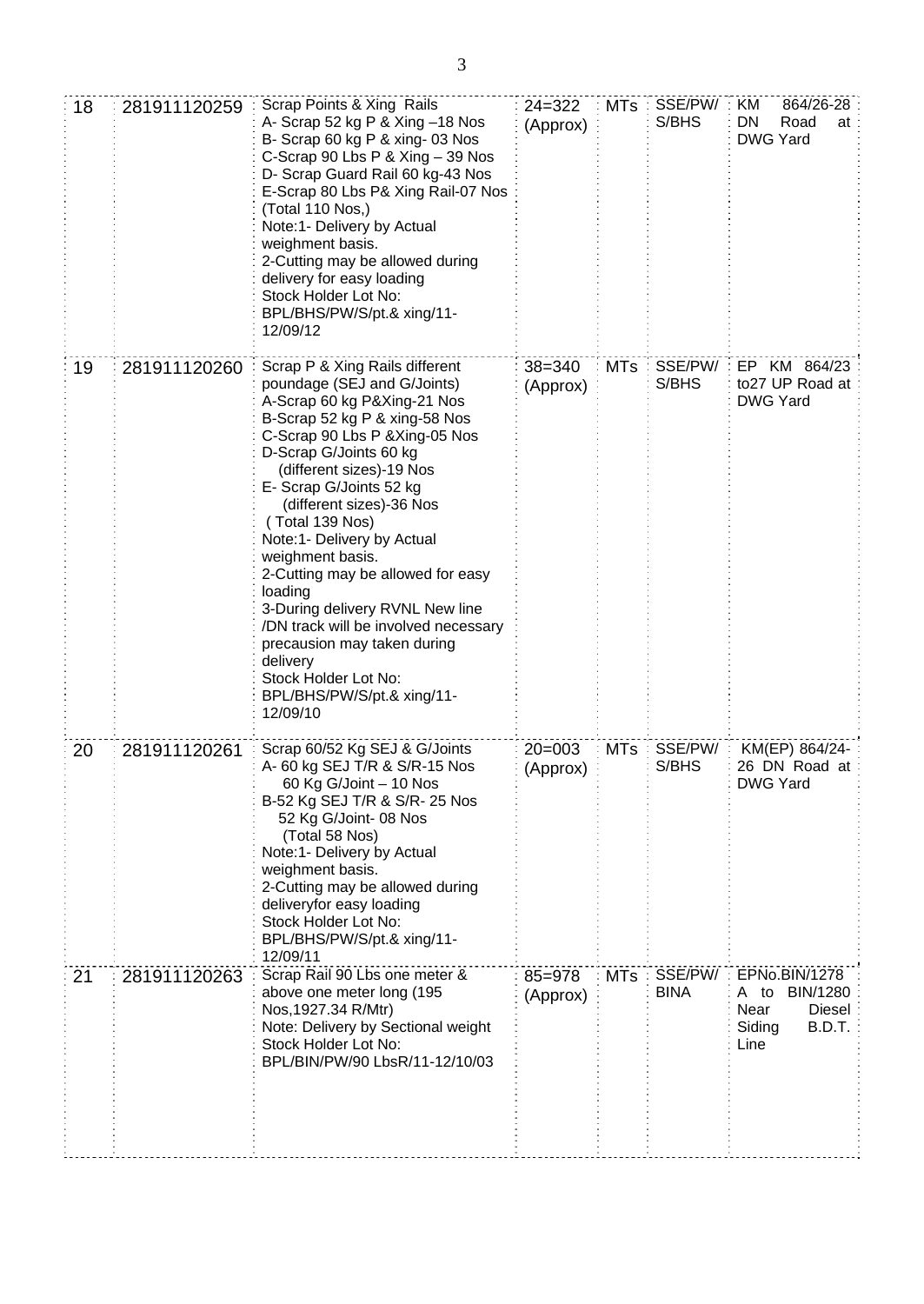| P.WAY |              |                                                                                                                                                                                                                                                                                                                            |                                               |            |                  |                                                                                                                                                                                                |
|-------|--------------|----------------------------------------------------------------------------------------------------------------------------------------------------------------------------------------------------------------------------------------------------------------------------------------------------------------------------|-----------------------------------------------|------------|------------------|------------------------------------------------------------------------------------------------------------------------------------------------------------------------------------------------|
| 22    | 281911050060 | A-Released Girder Bridge Span<br>2x6.18 M (2 Nos)<br>B- Released Girder Bridge Span<br>1x6.18 M (1 No)<br>Note :1-Delivery by actual<br>weighment<br>2-Cutting May be allowed for easy<br>loading.<br>Stock Holder Lot No:<br>BHS/PW/Sc Girder /10-11/01/07                                                                | $9 = 442$<br>(approx)                         | <b>MTs</b> | SSE/PW/<br>N/BHS | 1-KM<br>920/23-<br>27EP Up Road<br><b>PAI Yard</b><br>2- KM 920/31-33<br>EPUp Road PAI<br>Yard                                                                                                 |
| 23    | 281911050061 | Scrap Released Girder Bridge<br>Span 2x6.18 M (4 Nos)<br>Note :1-Delivery by actual<br>weighment<br>2-Cutting May be allowed for easy<br>loading.<br>Stock Holder Lot No:<br>BPL/BHS/N/PW/Bridge/10-11/01/06                                                                                                               | $16 = 239$<br>(approx)<br>To<br>entire<br>qty | <b>MTs</b> | SSE/PW/<br>N/BHS | $1-KM$<br>$913/1 - 3$<br>EP.<br>Up<br>Road<br><b>GLG-PAI Yard</b><br>2- KM 913/2-6<br>EP.<br>Road<br>Dn<br><b>GLG-PAI Yard</b>                                                                 |
| 24    | 281911050062 | A-Released Girder Bridge Span<br>2x7.16 M (2 Nos)<br>B- Released Girder Bridge Span<br>1x7.16 M (1 No)<br>C- Released Girder Bridge Span<br>2x7.16 M (2 No)<br>Note :1-Delivery by actual<br>weighment<br>2-Cutting May be allowed for easy<br>loading.<br>Stock Holder Lot No:<br>BPL/BHS/N/PW/SCR.Bridge/10-<br>11/01/04 | $19 = 100$<br>(approx)<br>To<br>entire<br>qty | <b>MTs</b> | SSE/PW/<br>N/BHS | 1-KM 895/17-19<br>EP<br>Up Road<br>Sorai Yard                                                                                                                                                  |
| 25    | 281911110202 | Scrap C.I. Gr.I CST-9 Plate Single<br>Intact Drg. No. T-478<br>Note: Delivery by Number<br>Stock Holder Lot No:<br>BPL/ET/PW/Sc. C.I.Gr.I/11-12/09/01                                                                                                                                                                      | 195                                           | <b>Nos</b> | SSE/PW/:<br>EТ   | KM EP 1153 to<br>1161 at Engg.<br>Siding ET Yard                                                                                                                                               |
| 26    | 281911110209 | Scrap C.I. Gr.II<br>A- Scrap CST-9 Plate Coupled<br>broken/Corrod (Tiebar, Cotters<br>attached (491 pairs)<br>B- Scrap CST-9 Plate single<br>attached with Tiebar, Cotters<br>Broken mixed (163 Nos)<br>Note: Delivery by actual weight.<br>Stock Holder Lot No:<br>BPL/N/PW/CI Gr.II/2011-12/07/02                        | $54 = 516$<br>(Approx)                        | <b>MTs</b> | SSE/PW/<br>N/BPL | <b>BPL Yard</b><br>1-EP-BPL/836/<br>4-6 DN Side<br>2- 6-10 DN Side<br>3- Near Good<br>shed office BPL<br>behind Hotel<br>4-EP/BPL/1048<br>1062<br>Near<br>to<br>office<br>Abkari<br><b>BPL</b> |
| 27    | 281911110210 | Scrap ST Sleeper 168 Lbs Broken<br>Rusted & Corrogated (179 Nos)<br>Note: Delivery by actual weight<br>Stock Holder Lot No:<br>BPL/N/PW/Sc.STS/2011-12/07/04                                                                                                                                                               | $07 = 576$<br>(Approx)                        | <b>MTs</b> | SSE/PW/<br>N/BPL | A- Behind PF 5<br>Near<br>Abkari<br>Office BPL<br><b>B- EP BPL/1048</b><br>to BPL/1062 at<br><b>BPL Yard</b>                                                                                   |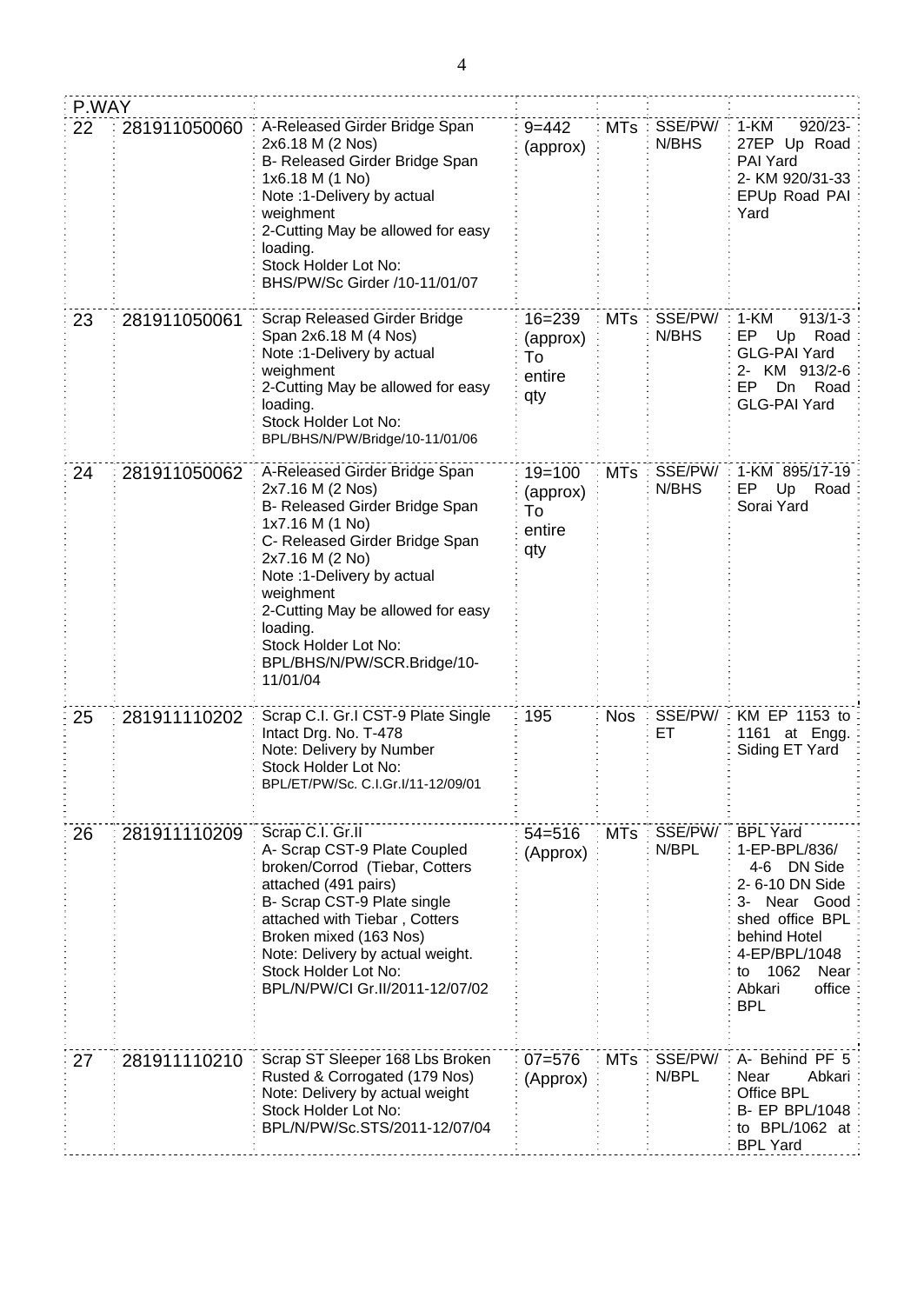| 28 | 281911110211 | 1-Scrap steel P& C Sleepr off size<br>w/out slide chairs for 52 kg T/out<br>(226 Nos)<br>2- Scrap steel P&C Sleepers off size<br>with slide chairs for 52kg T/out<br>(61Nos)<br>3-Slide chairs attached with<br>Sleepers on both side of the<br>Sleepers (122 Nos)<br>Note: Delivery by running meter.<br>Stock Holder Lot No:<br>BPL/P&C/ASKN/10/2011-12/04                                                                                                     | $38 = 513$<br>(Approx) |            | MTs : SSE/PW/<br><b>ASKN</b> | KM.1023/8To10<br>22/8LH and RH<br>side in PIA yard.                      |
|----|--------------|------------------------------------------------------------------------------------------------------------------------------------------------------------------------------------------------------------------------------------------------------------------------------------------------------------------------------------------------------------------------------------------------------------------------------------------------------------------|------------------------|------------|------------------------------|--------------------------------------------------------------------------|
| 29 | 281911110212 | Scrap M.S.Melting of Rail Sleeprs<br>Small fitting Items<br>1-Loose Joint ordinary<br>2-Packing platefor CST-9 plates<br>3-Keys over size<br>4-Keys Two way ordinary<br>5-M.S. Cotter<br>6-Rail plates Screw off size<br>7-Modified loose joints<br>8-Dog spike<br>9-Bog bolts for bridge<br>10-ERC T/3701<br>11-Fish bolts off size<br>12- Xing bolts off size<br>Note: Delivery by Actual weight<br>Stock Holder Lot No:<br>BPL/PW/ASKN/MS Melt./10/2011-12/06 | $20 = 205$<br>(Approx) | <b>MTs</b> | SSE/PW/<br><b>ASKN</b>       | SSE/PW/ASKN<br>Office<br>Compound<br>KM.1049/4-5 LH<br>Side              |
| 30 | 281911110217 | Scrap C.I. Gr.I CST-9 Plate single<br>Intact Drg. No. T-478(M)<br>Note: delivery by Number<br>Stock Holder Lot No:<br>BPL/MOJ/CI Gr.I/11-12/10/05                                                                                                                                                                                                                                                                                                                | 1871                   | <b>Nos</b> | SSE/PW/<br><b>MOHANA</b>     | HM KM 1256/7<br>1257/3<br>LH<br>to<br>side MOJ Yard                      |
| 31 | 280910100423 | Scrap Canted Bearing Plate Drg.<br>No. T-10430<br>Note: Delivery by Number<br>Stock Holder Lot No:<br>BPL/HD/S/PW/MS/10-11/09/17                                                                                                                                                                                                                                                                                                                                 | 2892                   | <b>Nos</b> | SSE/PW/<br>S/HD              | KM 650/27-29<br><b>BRI</b> yard                                          |
| 32 | 281911110247 | Scrap C.I. Gr.I CST-9 Plate single<br>Intact Drg. No. T-478 (M) released<br>from 52 kg Rail section<br>Note: Delivery by Number<br>Stock Holder Lot No:<br>BPL/MOJ/PW/CI Gr.I/11-12/11/11                                                                                                                                                                                                                                                                        | 1165                   | <b>Nos</b> | SSE/PW/<br><b>MOHNA</b>      | KM<br>1231/9-<br>1232/-1<br>LH<br>SVPI-<br>between<br><b>MOJ Section</b> |
| 33 | 281911110248 | Scrap C.I. Gr.I CST-9 Plate single<br>Intact Drg. No. T-478 (M) released<br>from 52 kg Rail section<br>Note: Delivery by Number<br>Stock Holder Lot No:<br>BPL/MOJ/PW/CST-9/11-12/11/14                                                                                                                                                                                                                                                                          | 5866                   | <b>Nos</b> | SSE/PW/<br><b>MOHNA</b>      | KM<br>1295/2-4<br>RHS PNHR Stn.                                          |
| 34 | 281911110249 | Scrap C.I. Gr.I CST-9 Plate single<br>Intact Drg. No. T-478 (M) released<br>from 52 kg Rail section<br>Note: Delivery by Number<br>Stock Holder Lot No:<br>BPL/MOJ/PW/CST-9/11-12/11/13                                                                                                                                                                                                                                                                          | 3545                   | <b>Nos</b> | SSE/PW/<br><b>MOHNA</b>      | KM 1283/2-7 RH<br>Ghatigaon Yard                                         |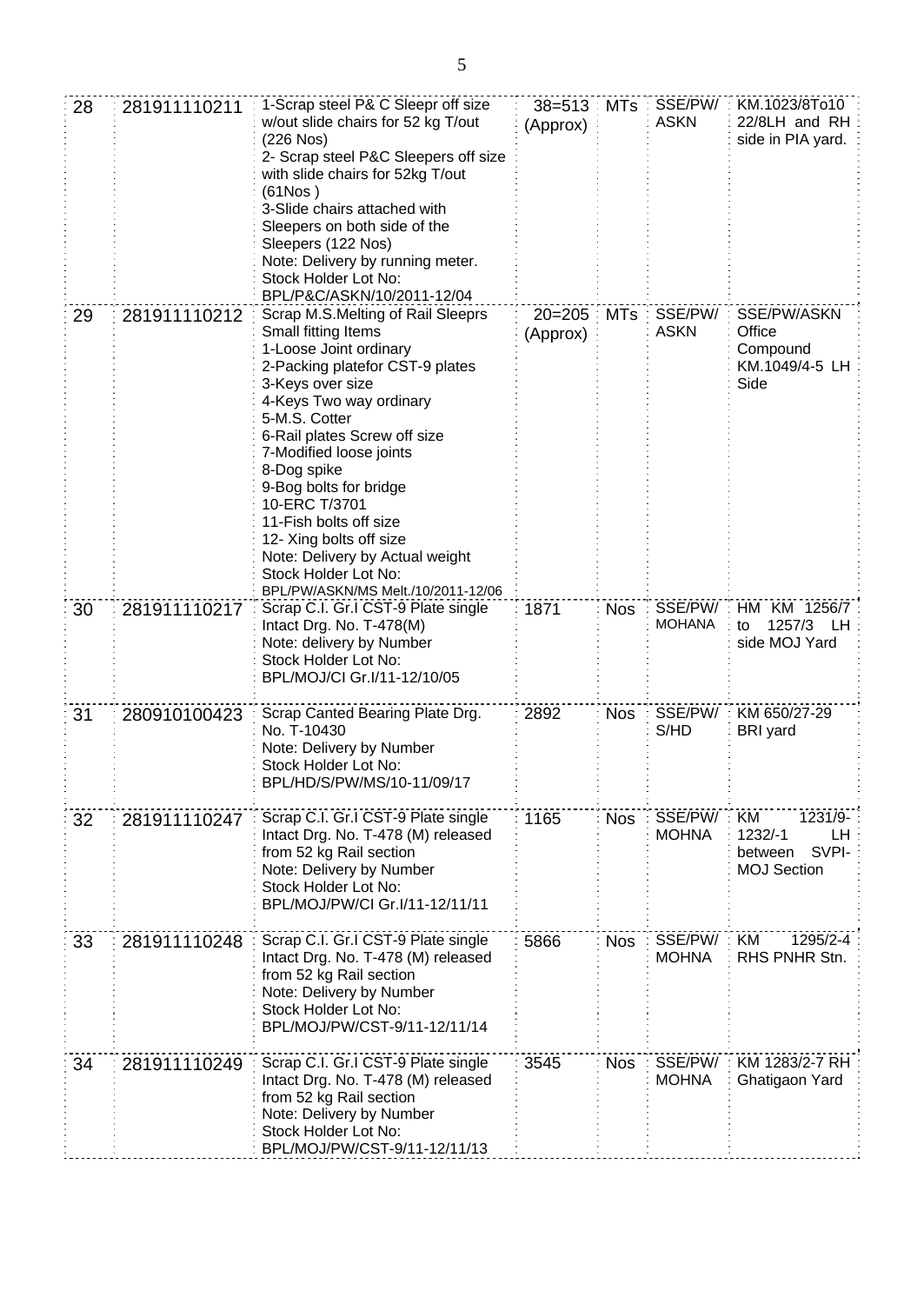| 35 | 281911110250 | Scrap C.I. Gr.I CST-9 Plate single<br>Intact Drg. No. T-478 (M) released<br>from 52 kg Rail section<br>Note: Delivery by Number<br>Stock Holder Lot No:<br>BPL/MOJ/PW/C.I.Gr.I/11-12/11/12                                                                                                                                                                                         | 4000                   | <b>Nos</b> | SSE/PW/<br><b>MOHNA</b> | 1232/7-8<br>KM<br>LHS SVPI-MOJ<br>Section                                                                         |
|----|--------------|------------------------------------------------------------------------------------------------------------------------------------------------------------------------------------------------------------------------------------------------------------------------------------------------------------------------------------------------------------------------------------|------------------------|------------|-------------------------|-------------------------------------------------------------------------------------------------------------------|
| 36 | 281911110251 | Scrap C.I. Gr.I CST-9 Plate single<br>Intact Drg. No. T-478 (M) released<br>from 52 kg Rail section<br>Note: Delivery by Number<br>Stock Holder Lot No:<br>BPL/MOJ/PW/C.I.Gr.I/11-12/11/10                                                                                                                                                                                         | 2443                   | <b>Nos</b> | SSE/PW/<br><b>MOHNA</b> | ΚM<br>1256/8-<br>1257/3<br><b>RHS</b><br><b>MOJ Station</b>                                                       |
| 37 | 281911110252 | Scrap ST Sleeper 171 Lbs Intact<br>(T-460 B) heavy corroded<br>Note: Delivery by Number<br>Stock Holder Lot No:<br>BPL/MOJ/PW/STS/11-12/11/17                                                                                                                                                                                                                                      | 291                    | <b>Nos</b> | SSE/PW/<br><b>MOHNA</b> | KM<br>1295/3-4<br><b>PNHR</b><br>Yard<br><b>RHS Side</b>                                                          |
| 38 | 281911110253 | Scrap ST Sleeper 171 Lbs Intact<br>(T-460 B) heavy corroded<br>Note: Delivery by Number<br>Stock Holder Lot No:<br>BPL/MOJ/PW/STS/11-12/11/18                                                                                                                                                                                                                                      | 712                    | <b>Nos</b> | SSE/PW/<br><b>MOHNA</b> | ΚM<br>1283/2-7<br>Ghai Yard RHS<br>Side<br>&<br>L-xing<br>107<br>C<br>KM<br><b>LHS</b><br>1280/3-4<br>Side        |
| 39 | 281911110254 | Scrap M.S. Tie bar Drg. No. T-<br>404(M)<br>Note: Delivery by Number<br>Stock Holder Lot No:<br>BPL/MOJ/PW/MS Tiebar/11-12/11/<br>19                                                                                                                                                                                                                                               | 3218                   | <b>Nos</b> | SSE/PW/<br><b>MOHNA</b> | KM<br>1256/9<br>to<br>1257/2 at MOJ<br>Stn. LH & RH                                                               |
| 40 | 281911110255 | Scrap M.S. Tie bar Drg. No. T-<br>404(M)<br>Note: Delivery by Number<br>Stock Holder Lot No:<br>BPL/MOJ/PW/MS Tiebar/11-12/11/<br>15                                                                                                                                                                                                                                               | 6169                   | <b>Nos</b> | SSE/PW/<br><b>MOHNA</b> | KM<br>1283/2-7<br>Ghai<br>Yard RHS<br>Side<br>&<br>$L$ -xing<br>107<br>C<br>KM.<br>1280/3-4<br><b>LHS</b><br>Side |
| 41 | 281911110256 | Scrap M.S. Tie bar Drg. No. T-<br>404(M)<br>Note: Delivery by Number<br>Stock Holder Lot No:<br>BPL/MOJ/PW/MS Tiebar/11-12/11/<br>16                                                                                                                                                                                                                                               | 3462                   | <b>Nos</b> | SSE/PW/<br><b>MOHNA</b> | ΚM<br>1295/2-3<br><b>PNHR</b><br>Yard<br><b>RHS Side</b>                                                          |
| 42 | 281911110257 | Scrap M.S. Tie bar Drg. No. T-<br>404(M)<br>Note: Delivery by Number<br>Stock Holder Lot No:<br>BPL/MOJ/PW/MS Tiebar/11-12/11/<br>07                                                                                                                                                                                                                                               | 5215                   | <b>Nos</b> | SSE/PW/<br><b>MOHNA</b> | KM<br>1295/1-<br>12995/4<br><b>PNHR</b><br>Yard                                                                   |
| 43 | 281911120262 | Scrap Xing ST Sleeper P&C with or<br>without S/Chair released from T/Out<br>52 kg Section.<br>1-Scrap xing ST Sleeper P&C<br>without S/chair-305 Nos<br>2- Scrap xing ST Sleeper P&C with<br>S/chair-67 Nos<br>3-Slide Chair both side of sleeper-<br><b>131 Nos</b><br>(Total 372 Nos)<br>Note: Delivery by running meter<br>Stock Holder Lot No:<br>BPL/BIN/PW/STS Xing/11-12/02 | $48 = 848$<br>(Approx) | <b>MTs</b> | SSE/PW/<br><b>BINA</b>  | ΚM<br>BIN/1260-<br>BIN/3066<br><b>DN</b><br><b>Yard Receving</b>                                                  |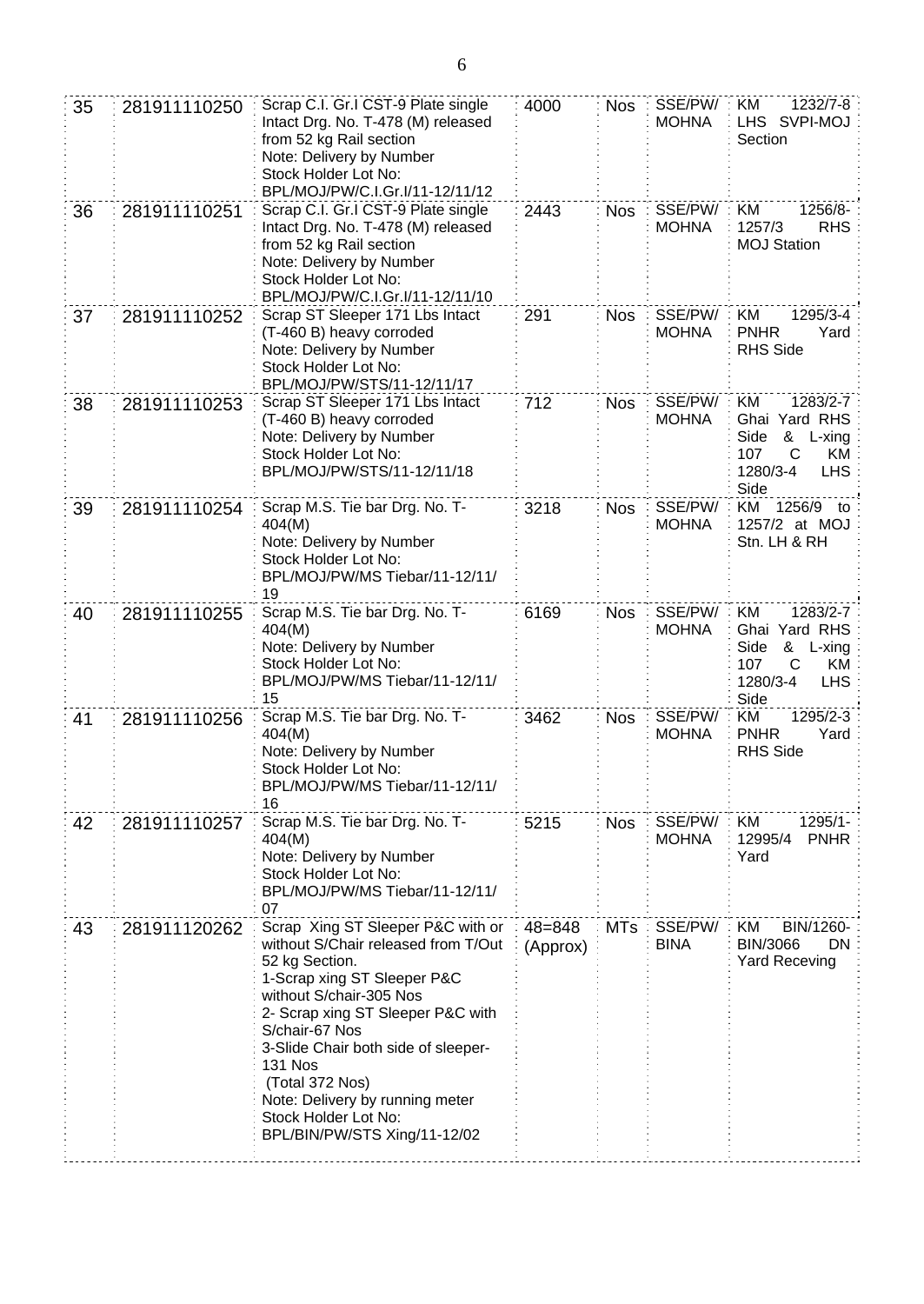|    | <b>OTHER FERROUS</b> |                                                                                                                                                                                                                                                                                                                                                                                                                                                                                                                                                                                                                                                             |                        |         |                                  |                                                                                            |
|----|----------------------|-------------------------------------------------------------------------------------------------------------------------------------------------------------------------------------------------------------------------------------------------------------------------------------------------------------------------------------------------------------------------------------------------------------------------------------------------------------------------------------------------------------------------------------------------------------------------------------------------------------------------------------------------------------|------------------------|---------|----------------------------------|--------------------------------------------------------------------------------------------|
| 44 | 281911090186         | Scrap / Condemned & defaced Ball<br>Bearing sort & Sizes<br>Note: If any other material is found<br>while delivery, which is strictly<br>restricted & it can not be delivered<br>Stock Holder Lot No:<br>ET/TRS/CS/Scrap/Ferrous/Cond./Ba<br>Il Brg./06/112                                                                                                                                                                                                                                                                                                                                                                                                 | $07 = 000$<br>(approx) | $MTs$ : | SSE/CS/<br><b>ELS/TRS</b><br>/ET | Near<br>SMM/ELS/ET's<br>ward in Mumbai<br>end at A.C. Loco<br>Shed Itarsi                  |
|    | <b>NON FERROUS</b>   |                                                                                                                                                                                                                                                                                                                                                                                                                                                                                                                                                                                                                                                             |                        |         |                                  |                                                                                            |
| 45 | 281911040008         | <b>Condemned Aluminum components</b><br>such as Rediator fan blad, Exp. LP<br>piston, cylinder head PRG, TSC<br>rotar and inter midiate casing, oil<br>cacher BK BL fan, MU jumper cap,<br>FIP cover Tepit cover, PCS, OPS<br>body, MR, BP, BC gauge body and<br>various type Air brake valve with and<br>without minor bross ferrous plastic<br>and rubber attachment released<br>from diesel locomotive.<br>Note: 1-If any other material is found<br>while delivery, which is strictly<br>restricted & it can not be delivered.<br>2- Cutting may be allowed for<br>easy loading(during delivery<br>only)<br>Stock Holder's Lot No.<br>SSE/D/ET/10-11/20 | 3500<br>(approx)       | Kgs     | SSE/D/<br>ET                     | "A" Near Motor<br>vehicle<br>section<br>No.3 in<br>garage<br>Diesel<br>Loco<br>shed Itarsi |
| 46 | 281911090183         | <b>Scrap Insulated Copper Conduct</b><br>Coil in Sort & Sizes released from<br>Electric Loco equipments<br>Note: 1-If any other material is found<br>while delivery, which is strictly<br>restricted & it can not be delivered<br>Stock Holder's Lot No.<br>ET/TRS/CS/Scrap/NF/Ins. Copper<br>Coil/06/115                                                                                                                                                                                                                                                                                                                                                   | 3020<br>(Approx)       | Kgs     | SSE/CS/<br>ELS/TRS<br>/ET        | "B" in Scrap<br>Room No.3 at<br>A.C. Loco Shed<br>Itarsi                                   |
| 47 | 281911090184         | Scrap White metal ingot<br>dismeantaled from suspension<br>bearing of Locomotive<br>Note: 1-If any other material is found<br>while delivery, which is strictly<br>restricted & it can not be delivered<br>Stock Holder's Lot No.<br>ET/TRS/CS/Scrap/white<br>metal/06/114                                                                                                                                                                                                                                                                                                                                                                                  | 105<br>(Approx)        | Kgs     | SSE/CS/<br><b>ELS/TRS</b><br>/ET | "C" in Scrap<br>Room No.3 at<br>A.C. Loco Shed<br>Itarsi                                   |
| 48 | 281911090185         | Scrap Carbon Brush with copper tail<br>released from Loco equipments.<br>Note: 1-If any other material is found<br>while delivery, which is strictly<br>restricted & it can not be delivered<br>Stock Holder's Lot No.<br>ET/TRS/CS/Scrap/NF/Carbon<br>Brush/06/113                                                                                                                                                                                                                                                                                                                                                                                         | 1100<br>(Approx)       | Kgs     | SSE/CS/<br><b>ELS/TRS</b><br>/ET | "A" in Scrap<br>Room No.3 at<br>A.C. Loco Shed<br>Itarsi                                   |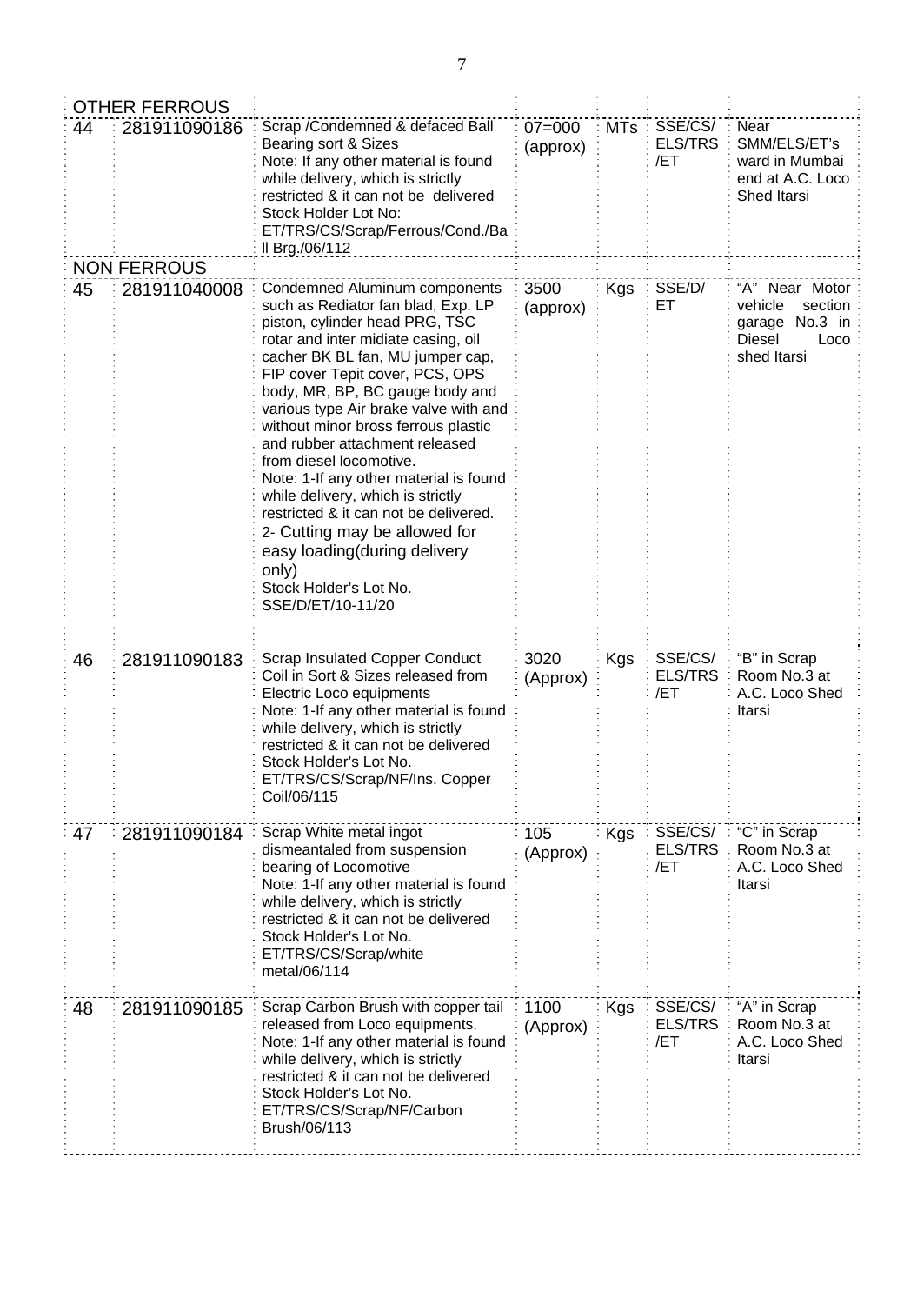| 49      | 281911090187 | Scrap Brass Consist different type of<br>dismantle parts in sort & sizes<br>released from electric Loco<br>equipments<br>Note: 1-If any other material is found<br>while delivery, which is strictly<br>restricted & it can not be delivered<br>Stock Holder's Lot No.<br>ET/TRS/CS/Scrap/NF/Brass/06/111             | 2300<br>(Approx) | <b>Kgs</b> | SSE/CS/<br><b>ELS/TRS</b><br>/ET   | "E" in Scrap<br>Room No.3 at<br>A.C. Loco Shed<br>Itarsi                                                      |
|---------|--------------|-----------------------------------------------------------------------------------------------------------------------------------------------------------------------------------------------------------------------------------------------------------------------------------------------------------------------|------------------|------------|------------------------------------|---------------------------------------------------------------------------------------------------------------|
| 50      | 281911090189 | Scrap Aluminium Consist different<br>type of dismantle parts in sort &<br>sizes released from electric Loco<br>equipments<br>Note: 1-If any other material is found<br>while delivery, which is strictly<br>restricted & it can not be delivered<br>Stock Holder's Lot No.<br>ET/TRS/CS/Scrap/NF/Aluminium/06<br>/109 | 1600<br>(Approx) | Kgs        | SSE/CS/<br><b>ELS/TRS</b><br>/ET   | "D" in Scrap<br>Room No.3 at<br>A.C. Loco Shed<br>Itarsi                                                      |
|         | Machinery    |                                                                                                                                                                                                                                                                                                                       |                  |            |                                    |                                                                                                               |
| 51      | 281911040001 | Scrap Point machine released<br>unserviceable beyond repairable<br>point operating machine(along with<br>motors) Motors capacity<br>1-110 VDC<br>$2-5.3A$ .<br>3-1700 RPM 4-0.44 W.<br>Note: Delivery will be actual quantity<br>(Nos) basis.<br>Stock Holder's Lot No.<br>ET/Sig/Scrap/Point machine/01              | 117              | <b>Nos</b> | SSE/<br>Signal/R<br>RI/ET          | SSE/Signal/RRI/<br>ET's<br>Depot<br>premises<br>near<br>No.5<br>platform<br><b>BPL</b><br>ET<br>end<br>Area-A |
| 52      | 281911050068 | <b>Condemned Diesel Shunter</b><br>Industrial equipment<br>Make Escorts, Model ST-150,<br>Chasis no. E 27976,<br>Engine no. 4S-02014,<br>S.No.TSB 1542.DS No. 56<br>Stock Holder Lot No: ET/NPOH/5                                                                                                                    | 01               | <b>No</b>  | SSE/C&W<br>/Gen/ET                 | NPOH Shed ET<br>(B/Smithy room.)                                                                              |
| 53      | 281911060094 | Condemn Royal High Speed Drilling<br>Machine Cap. 32 MM M/No. 921<br>Manf. Royal Foundary, Punjab<br>(India)<br>Stock Holder Lot No: BPL/2010/4                                                                                                                                                                       | 01               | No         | SSE/C&<br>W/BPL                    | Washing<br>Siding<br>C&W BPL                                                                                  |
| Vehicle |              |                                                                                                                                                                                                                                                                                                                       |                  |            |                                    |                                                                                                               |
| 54      | 280910110483 | Condemned Matador No. MKD/<br>6248 Make- Bajaj with stepni<br>Chassis No. 616-FD 315811, 09<br>seater year of manufacture 1987<br>Note: Delivery by Number<br>Stock Holder SS-11 No<br>W/ET/2007/01                                                                                                                   | 01               | No         | <b>SSE</b><br>(Works)/<br>(Main)ET | SSE(Works)<br>(Maint)<br>office<br>compound Itarsi                                                            |
| 55      | 281911100194 | Scrap Pick up Van Model LGL<br>MOD-6419 Chassis No. 4507645<br>Stock Holder No:                                                                                                                                                                                                                                       | 01               | <b>No</b>  | SSE/TRD<br>/BINA                   | Kept in Depot of<br>SSE/TRD/BINA                                                                              |
| 56      | 281911050058 | Truck No MBD8419 Capacity 19.6<br>H.P. Type p-4-3 Seats with driver<br>Model 1982 Chassis No.<br>64229021072 Engine No. 4S.41621<br><b>Premier Road Master</b><br>Stock Holder SS-11 No:<br>ET/SSE/(Elec.)/M/Scrap/091                                                                                                | 01               | No         | SSE/Elec<br>t/M/ET                 | Grounded<br>in.<br>office premises<br>of SSE/<br>Elec./M/PY/ET                                                |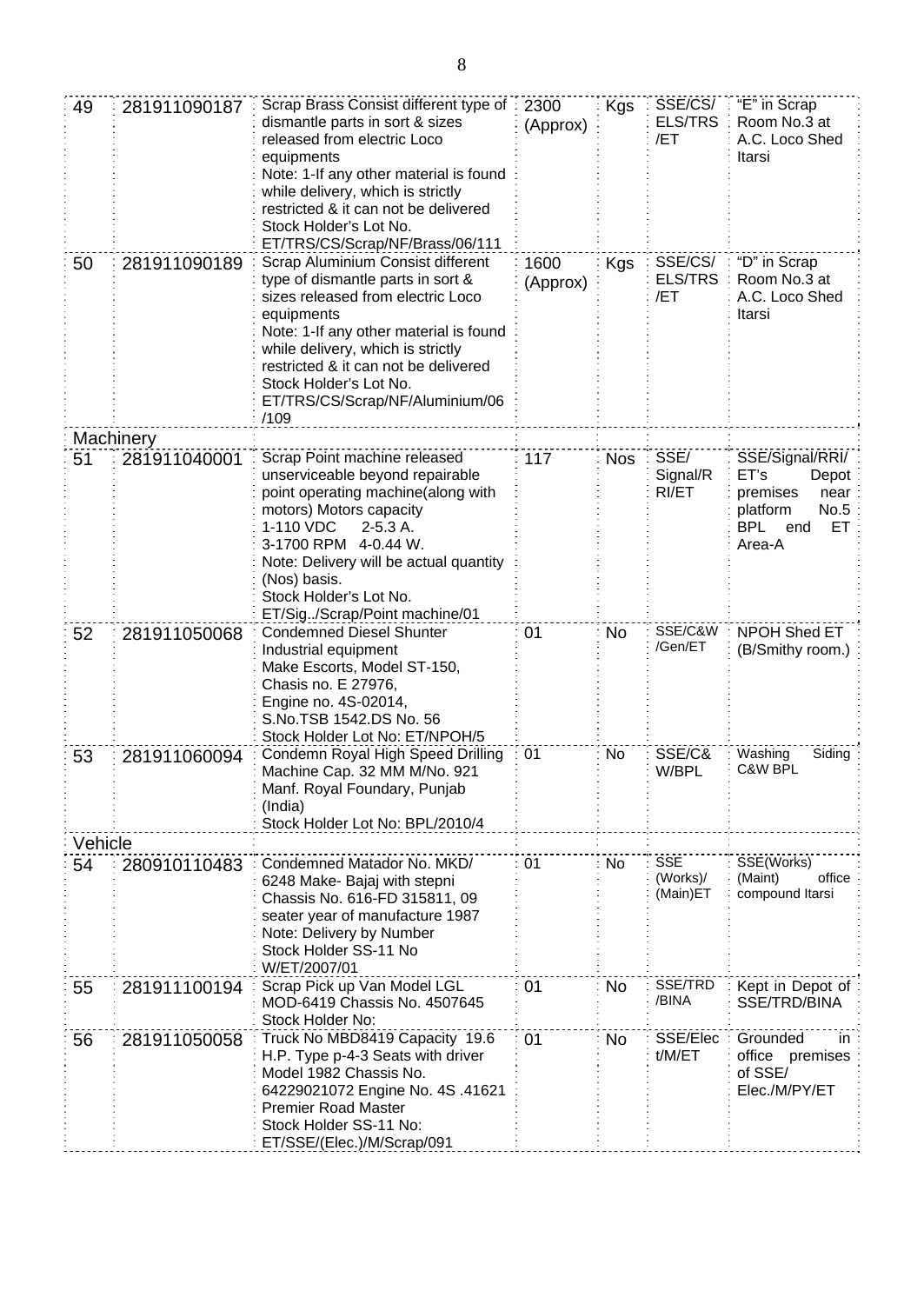| 57   | 281911110237 | Condemn Maruti Gypsy (Petrol) No.<br>MP 04 J 5989, Chasis No. 168496,<br>Engine No. 221061.<br>Stock Holder DS-8 Note No. 327790<br>dtd. 13.10.11                                                                                                                                                                                                                                                                                                                                                                                                                                                       | 01 | No | Inspector<br>/RPF/Ha<br>bibganj  | office<br>DRM's<br>parking.                                                           |
|------|--------------|---------------------------------------------------------------------------------------------------------------------------------------------------------------------------------------------------------------------------------------------------------------------------------------------------------------------------------------------------------------------------------------------------------------------------------------------------------------------------------------------------------------------------------------------------------------------------------------------------------|----|----|----------------------------------|---------------------------------------------------------------------------------------|
| Loco |              |                                                                                                                                                                                                                                                                                                                                                                                                                                                                                                                                                                                                         |    |    |                                  |                                                                                       |
| 58   | 281911110199 | Scrap/Condemn Loco No. 20550<br>WAM-4 with ferrous & Non- Ferrous<br>attachment<br>Restricted:<br>There is no facility to ground the<br>loco, hence the condemn Loco is<br>standing on complete Bogie, wheels<br>with accessories i e Foot step, brake<br>cylinders, brake ringing assly,<br>equalizer beams, helical spring,<br>brake pipe lines etc items of under<br>bogie frame which is restricted while<br>cutting & delivery.<br>Note:1- Cutting allowed for easy<br>loading<br>2-There is no Other OHE off area.<br>Stock Holder Lot No:<br>ET/TRS/CS/Scrap/Codemn./Loco/<br>WAM-4/20550/06/119 | 01 | No | SSE/CS/<br><b>ELS/TRS</b><br>/ET | OHE off Loco<br>Cutting area in<br>Scrap Yard<br>at<br>A.C. Loco Shed<br>ET           |
| 59   | 281911110200 | Scrap/Condemn Loco No. 20539<br>WAM-4 with ferrous & Non- Ferrous<br>attachment<br>Restricted:<br>There is no facility to ground the<br>loco, hence the condemn Loco is<br>standing on complete Bogie, wheels<br>with accessories i e Foot step, brake<br>cylinders, brake ringing assly,<br>equalizer beams, helical spring,<br>brake pipe lines etc items of under<br>bogie frame which is restricted while<br>cutting & delivery.<br>Note: 1-Cutting allowed for easy<br>loading<br>2- There is no Other OHE off area<br>Stock Holder Lot No:<br>ET/TRS/CS/Scrap/Codemn./Loco/<br>WAM-4/20550/06/120 | 01 | No | SSE/CS/<br>ELS/TRS<br>/ET        | <b>OHE</b><br>off Loco<br>Cutting area in<br>Scrap Yard<br>at<br>A.C. Loco Shed<br>EТ |
| 60   | 281911110201 | Scrap/Condemn Loco No. 20522<br>WAM-4 with ferrous & Non- Ferrous<br>attachment<br>Restricted:<br>There is no facility to ground the<br>loco, hence the condemn Loco is<br>standing on complete Trolly with<br>fitting which is restricted while<br>cutting & delivery.<br>Note:1- Cutting allowed for easy<br>loading<br>2- There is no Other OHE off area<br>Stock Holder Lot No:<br>ET/TRS/CS/Scrap/Codemn./Loco/<br>WAM-4/20550/06/121                                                                                                                                                              | 01 | No | SSE/CS/<br><b>ELS/TRS</b><br>/ET | OHE off Loco<br>Cutting area in<br>Scrap Yard<br>at<br>A.C. Loco Shed<br>ET           |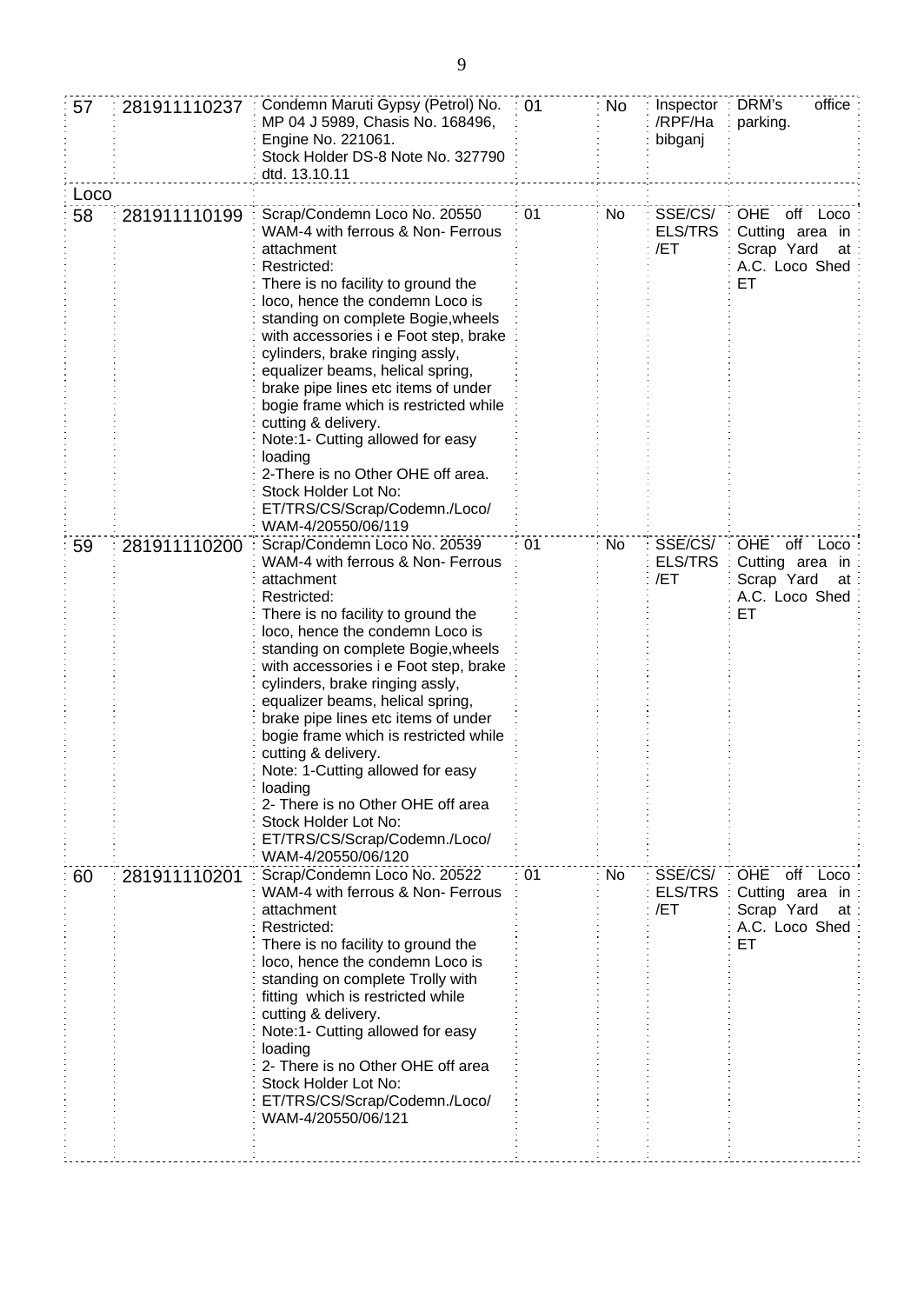| Coach |              |                                        |             |            |        |            |      |
|-------|--------------|----------------------------------------|-------------|------------|--------|------------|------|
| 61    | 281911090154 | Over aged 8 Wheeled BG Scrap old       | $112 = 000$ | <b>MTs</b> | SSE/C& | Pocket     | Yard |
|       |              | Iron and steel of cond. Coach with or  | (approx)    |            | W/BPL  | CRWS/      |      |
|       |              | without minor wood, decolum and        |             |            |        | <b>BPL</b> |      |
|       |              |                                        |             |            |        |            |      |
|       |              | non ferrous attachment (Loose          |             |            |        |            |      |
|       |              | wood, Decolum, Non Ferrous &           |             |            |        |            |      |
|       |              | Restricted items will not be           |             |            |        |            |      |
|       |              | delivered)                             |             |            |        |            |      |
|       |              | [1] WC 85401 GS/ICF                    |             |            |        |            |      |
|       |              | [2] WC 85408 GS/ICF                    |             |            |        |            |      |
|       |              | [3] WC 85413 GS/ICF                    |             |            |        |            |      |
|       |              | [4] WC 86409 GS/BEML                   |             |            |        |            |      |
|       |              | [5] WC 86427 GS/ICF                    |             |            |        |            |      |
|       |              | [6] WC 86419 GS/ICF                    |             |            |        |            |      |
|       |              | [7] WC 86404 GS/BEML                   |             |            |        |            |      |
|       |              | <b>Restricted Items:</b>               |             |            |        |            |      |
|       |              | A- Bogie items                         |             |            |        |            |      |
|       |              | 1- Complete trolly including following |             |            |        |            |      |
|       |              | items:                                 |             |            |        |            |      |
|       |              | Wheel set with Axle box & roller       |             |            |        |            |      |
|       |              | bearing, Axle box spring & bolster     |             |            |        |            |      |
|       |              | spring, Brake gear fittings,           |             |            |        |            |      |
|       |              | Bronze wearing pieces, Bolsters,       |             |            |        |            |      |
|       |              | Suspension link, Wearing plate,        |             |            |        |            |      |
|       |              |                                        |             |            |        |            |      |
|       |              | L.S. Beam Equalising stay with pin,    |             |            |        |            |      |
|       |              | Draw bar hook, Draft link with nut,    |             |            |        |            |      |
|       |              | Draft key, Screw Couplings,            |             |            |        |            |      |
|       |              | Buffer casing, Buffer plunger with     |             |            |        |            |      |
|       |              | spindle, Centre pivot pin, etc.        |             |            |        |            |      |
|       |              | <b>B- Furnishing and Carpentry</b>     |             |            |        |            |      |
|       |              | items                                  |             |            |        |            |      |
|       |              | 1- Window shutters, Aluminum           |             |            |        |            |      |
|       |              | widow frames with glass, Sealed        |             |            |        |            |      |
|       |              | window glass, Seats and berths of      |             |            |        |            |      |
|       |              | AC & Non AC Coaches, Unified SS        |             |            |        |            |      |
|       |              | Inlay, Wash basin, Aluminum Water      |             |            |        |            |      |
|       |              | tank (Over head, under slung etc.)     |             |            |        |            |      |
|       |              | Water taps (Metallic)                  |             |            |        |            |      |
|       |              | <b>C- Air Brake Items</b>              |             |            |        |            |      |
|       |              | Distributor valves, Control Reservoir  |             |            |        |            |      |
|       |              | with common pipe brackets, Air         |             |            |        |            |      |
|       |              | brake cylinder, Dirt collector, Check  |             |            |        |            |      |
|       |              | valve with chokes, Angle cocks,        |             |            |        |            |      |
|       |              | Isolating cocks, Auxiliary reservoirs, |             |            |        |            |      |
|       |              | Pressure gauge                         |             |            |        |            |      |
|       |              | PEV, PEASD, Guard Emergency            |             |            |        |            |      |
|       |              | Valve                                  |             |            |        |            |      |
|       |              | <b>D- Electrical items:</b>            |             |            |        |            |      |
|       |              | Alternator, RRU/ERRU, Fan, Battery     |             |            |        |            |      |
|       |              | box, Compressor, Battery Cell,         |             |            |        |            |      |
|       |              | Condenser, Evaporator unit, pre        |             |            |        |            |      |
|       |              | cooling transformer, Tube lighting     |             |            |        |            |      |
|       |              | fitting, Condenser/ Blower Motor,      |             |            |        |            |      |
|       |              | Emergency Lights, Night lamps,         |             |            |        |            |      |
|       |              | Seat Indication lights, Wash Basin     |             |            |        |            |      |
|       |              | Lights, Laptop/Mobile Charging         |             |            |        |            |      |
|       |              | points, AC Control panels, RMPU        |             |            |        |            |      |
|       |              | units, 25 KVA Inverter.                |             |            |        |            |      |
|       |              | Note: 1- Restricted items will be      |             |            |        |            |      |
|       |              | deposited by the purchaser to stock    |             |            |        |            |      |
|       |              | holder in CRWS premises.               |             |            |        |            |      |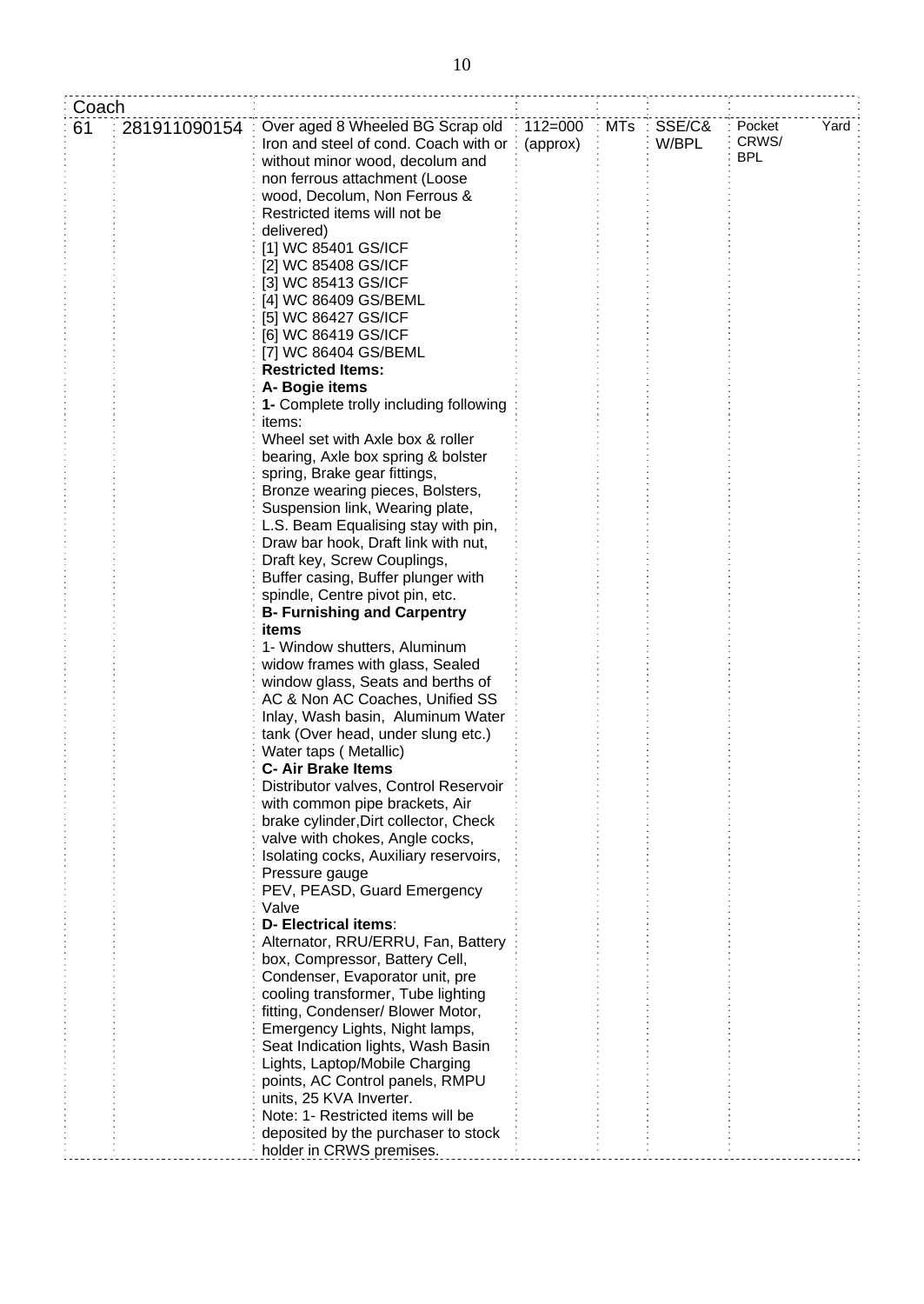|    |                    | 2-Delivery will be made on actual<br>weighment basis.<br>3-Cutting allowed for easy loading.<br>4- Coach will be handed over to<br>purchaser for cutting purpose in duty<br>hours after issue of delivery order.<br>5- Industrial waste excluding non<br>ferrous, restricted items to be stored<br>at one place as per direction of stock<br>holder.<br>4-Coaches are kept in pocket yard in<br>custody of SSE/Yard/CRWS/BPL<br>and same will remain in custody up<br>to handover of coaches to<br>purchaser.<br>Stock Holder DS 8 Note No. 377791<br>dt. 15.09.2011<br><b>PART-B' DEPOT</b> |                   |            |                                |                                                                        |
|----|--------------------|----------------------------------------------------------------------------------------------------------------------------------------------------------------------------------------------------------------------------------------------------------------------------------------------------------------------------------------------------------------------------------------------------------------------------------------------------------------------------------------------------------------------------------------------------------------------------------------------|-------------------|------------|--------------------------------|------------------------------------------------------------------------|
|    | <b>NON-FERROUS</b> |                                                                                                                                                                                                                                                                                                                                                                                                                                                                                                                                                                                              |                   |            |                                |                                                                        |
| 62 | 280911080080       | Scrap Aluminium cable with or<br>without lugs and armored aluminium<br>cable with or without PVC, Rubber<br>etc of various sizes.<br>(will be sold to CPCB approved<br>purchaser)<br>Stock Holder Lot No<br>BPL/CRWS/11-12 / Armored<br>cable/04/0077                                                                                                                                                                                                                                                                                                                                        | 9720<br>(Approx)  | <b>Kgs</b> | Dy.CMM/<br>CRWS/<br><b>BPL</b> | Near Room No 1/<br>R. Section Road /<br><b>SCRAP YARD/</b><br>CRWS/BPL |
| 63 | 280911070043       | SCRAP CONDEMNED CEILING FAN<br>SORT AND SIZES WITH OR WITHOUT<br>BLADE AND ROD RECEIVED FROM<br><b>BPL DIVISION.</b><br>Stock Holder Lot No<br>BPL/CRWS/FAN/11-12/03/0040                                                                                                                                                                                                                                                                                                                                                                                                                    | 1211              | <b>Nos</b> | Dy.CMM/<br>CRWS/<br><b>BPL</b> | Room No 04 /<br><b>SCRAP YARD /</b><br>CRWS / BPL                      |
| 64 | 280911120132       | <b>SCRAP CEILING FAN WITH</b><br><b>MOTOR SORT AND SIZES WITH</b><br>OR WITHOUT BLADE AND ROD.<br>Stockholder's Lot No<br>BPL/CRWS/FAN/11-12/06/0129                                                                                                                                                                                                                                                                                                                                                                                                                                         | 1818              | <b>Nos</b> | Dy.CMM/<br>CRWS/B<br>PL        | Room No 06 / R.<br>Section Road /<br><b>SCRAP YARD /</b><br>CRWS / BPL |
| 65 | 280911120140       | Scrap Alternator with or without<br>pulley, 25 KW.<br>Stockholder's Lot No<br>BPL/CRWS/11-<br>12/Alternator/06/0137                                                                                                                                                                                                                                                                                                                                                                                                                                                                          | 37900<br>(Approx) | <b>Kgs</b> | Dy.CMM/<br>CRWS/B<br>PL        | Near New Shed<br><b>SCRAP YARD</b><br>/CRWS/BPL                        |
| 66 | 280911120141       | Scrap Alternator with or without<br>pulley 4.5 KW<br>Stockholder's Lot No<br>BPL/CRWS/11-<br>12/Alternator/06/0138                                                                                                                                                                                                                                                                                                                                                                                                                                                                           | 32000<br>(Approx) | Kgs        | Dy.CMM/<br>CRWS/B<br>PL        | Near Bin No 1 /<br>SCRAP YARD /<br>CRWS / BPL                          |
| 67 | 280911120143       | Scrap Electrical ballast / FL and<br>HPSV chokes different capacity.<br>Stockholder's Lot No<br>BPL/CRWS/ 11-12/Choke/06/0140                                                                                                                                                                                                                                                                                                                                                                                                                                                                | 6560<br>(Approx)  | <b>Kgs</b> | Dy.CMM/<br>CRWS/B<br>PL        | Room No. 9 / R-<br>Section<br>Road<br>SCRAP YARD<br>CRWS / BPL         |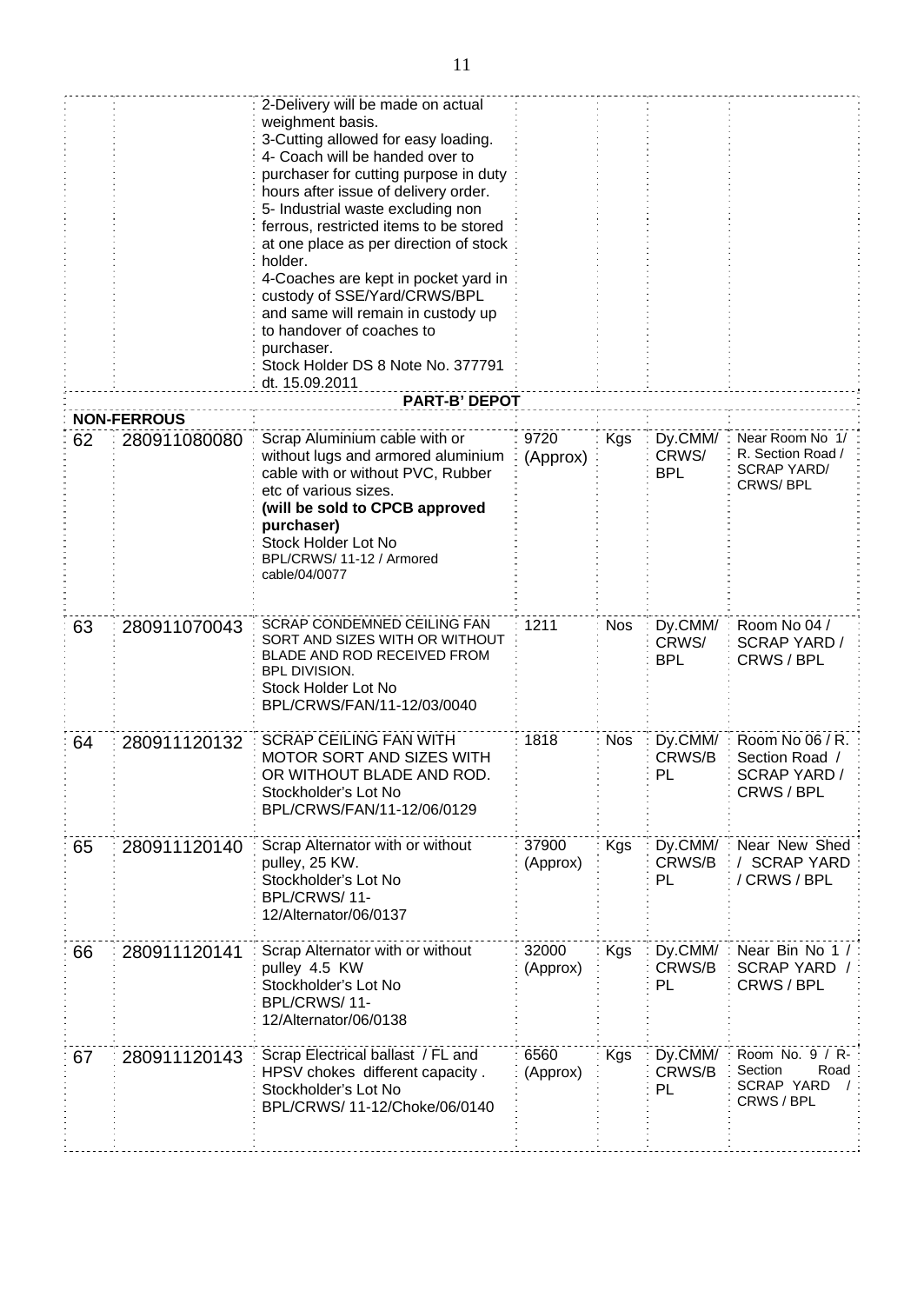| 68 | 280911120152         | Scrap alluminium consisting of<br>different type of moldings, strips,<br>angle, channels, sodium vapour<br>lamp fitting, lamp holder, halogen<br>fitting,<br>luggage rack and pieces of sheets,<br>Pieces and off cuts of chequered<br>sheets, window frame and Shutter,<br>Vestibule sliding door, rivets, all sort<br>and sizes etc. with or without minor<br>ferrous /SS/L P sheet / rubber<br>wooden attachment if any/<br>Stockholder's Lot No<br>BPL/CRWS/11-12 / ALUMINIUM<br>/06/0149                                                                                                                                                     | 7140<br>(Approx)       | Kgs        | Dy.CMM/<br>CRWS/B<br>PL        | <b>ROOM /NEW</b><br>SHED / SCRAP<br><b>SECTION / BPL</b>                           |
|----|----------------------|---------------------------------------------------------------------------------------------------------------------------------------------------------------------------------------------------------------------------------------------------------------------------------------------------------------------------------------------------------------------------------------------------------------------------------------------------------------------------------------------------------------------------------------------------------------------------------------------------------------------------------------------------|------------------------|------------|--------------------------------|------------------------------------------------------------------------------------|
| 69 | 280911120156         | Scrap Electrical items consisting of<br>all types of mobile charger, Electric<br>chokes / ballast, MCB, Contactor,<br>Change over switch, regulator,<br>condenser, pump controller etc.<br>Stockholder's Lot No<br>BPL/CRWS/ 11-12/Ele. items<br>/06/0153                                                                                                                                                                                                                                                                                                                                                                                         | 4000<br>(Approx)       | Kgs        | Dy.CMM/<br>CRWS/B<br>PL        | Near Room No.<br>10 / R- Section<br>Road / SCRAP<br>YARD / CRWS /<br><b>BPL</b>    |
|    | <b>OTHER FERROUS</b> |                                                                                                                                                                                                                                                                                                                                                                                                                                                                                                                                                                                                                                                   |                        |            |                                |                                                                                    |
| 70 | 280911120122         | <b>SC. STAINLESS STEEL</b><br>CONSISTING OF S S TROUGH<br>FLOOR RELEASED FROM<br><b>COACHES WITH OR WITHOUT</b><br>MINOR FERROUS ATTACHMENT.<br>Stockholder's Lot No<br>BPL/CRWS/11-12/SS TROUGH<br>FLOOR/06/0119                                                                                                                                                                                                                                                                                                                                                                                                                                 | $18 = 700$<br>(Approx) | <b>MTs</b> | Dy.CMM/<br>CRWS/B<br>PL        | Opposite to EP-<br>185 / R. Section<br>Road / SCRAP<br>YARD / CRWS /<br><b>BPL</b> |
| 71 | 280911120123         | <b>SCRAP STAINLESS STEEL</b><br>CONSISTING OF LAVOTARY PAN<br>RELEASED FROM COACHES<br>WITH MINOR FERROUS<br>ATTACHMENTS.<br>Stockholder's Lot No<br><b>BPL/CRWS/ 11-12/SS-</b><br>INLAY/06/0120                                                                                                                                                                                                                                                                                                                                                                                                                                                  | $6 = 080$<br>(Approx)  | <b>MTs</b> | Dy.CMM/<br>CRWS/B<br>PL        | Opposite to EP-<br>187/R.Section<br>Road/SCRAP<br>YARD/CRWS/<br>BPL                |
| 72 | 280911120124         | Scrap ferrous consist parts of<br>bogie and coaches, Channels,<br>draft links, collars, angles, sleeves,<br>hanger top block, equalizing stay,<br>lower spring seat, protective tube,<br>bolster hanger, silent block, centre<br>pivot pin, anchor link, slack adjuster<br>, safety rope, brake shoe head,<br>safety strap, brackets, strips,<br>covers, nuts, bolts, rivets, keys,<br>cotters, pins, and plates with or<br>without attachment of bush,<br>hanger lever, brake adjusting head,<br>floating lever etc. with or without<br>minor wooden/ss/non-ferrous<br>attachments<br>Stockholder's Lot No<br>BPL/CRWS/11-<br>12/FERROUS/06/0121 | $96 = 000$<br>(Approx) | <b>MTs</b> | Dy.CMM/<br>CRWS/B<br><b>PL</b> | 185/R.Section<br>Road/Scrap<br>Yard<br>/CRWS/BPL                                   |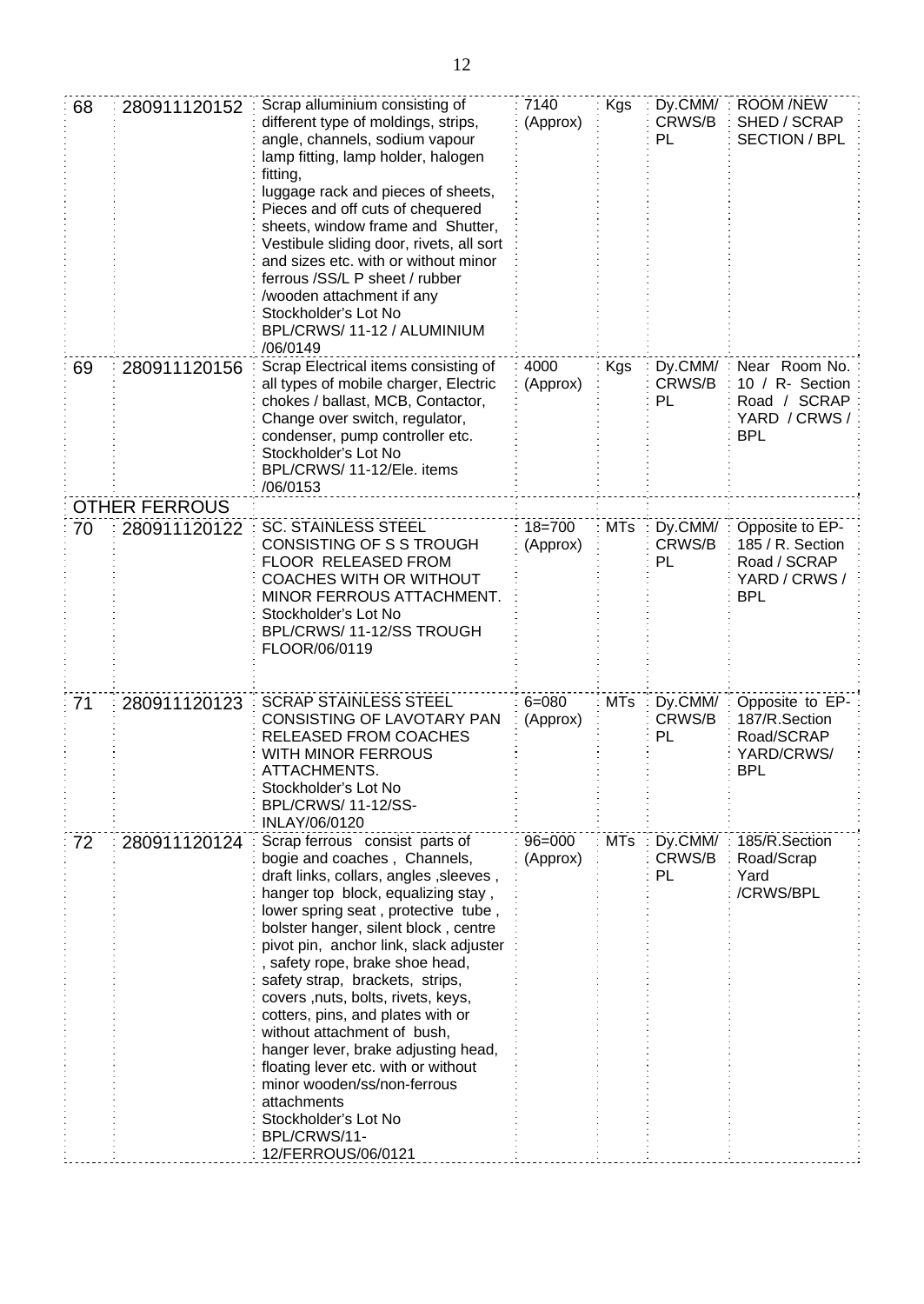| 73 | 280911120134 | <b>SCRAP FERROUS CONSISTING</b><br>OF BUFFER SOCKET, AXLE BOX<br>HOUSING, BUFFER FACE PLATE<br>AND BUFFER PLUNGER, INTACT<br>OR LOOSE.<br>Stockholder's Lot No<br>BPL/CRWS/11-12/Buffer Plunger<br>/06/0131                                                                                                                                                                                                                                                                                                                                                                                                                                                                                                                                                                                                                                                                                                                                                                                                                                    | $48 = 340$<br>(Approx) | MTs        | Dy.CMM/:<br>CRWS/B<br>PL | Opposite to EP-<br>187/R-Section<br>Road, Scrap<br>Yard, CRWS,<br>BPL.                      |
|----|--------------|------------------------------------------------------------------------------------------------------------------------------------------------------------------------------------------------------------------------------------------------------------------------------------------------------------------------------------------------------------------------------------------------------------------------------------------------------------------------------------------------------------------------------------------------------------------------------------------------------------------------------------------------------------------------------------------------------------------------------------------------------------------------------------------------------------------------------------------------------------------------------------------------------------------------------------------------------------------------------------------------------------------------------------------------|------------------------|------------|--------------------------|---------------------------------------------------------------------------------------------|
| 74 | 280911120135 | Scrap Junk consisting of cut up<br>parts of coaches including any<br>Ferrous Scrap Disintegrated through<br>Rust & Corrosion, Sheets, strips,<br>Moldings, Packing Strips, badly<br>rusted sheets, Fan Guards, seat<br>frames, badly rusted fan blades,<br>released from CRWS, SC MS<br>Rusted Panels of coaches with or<br>without minor LP sheet<br>/wooden/Non-Ferrous attachments.<br>Corroded paint drums and Corroded<br>MS Mech/Elect Parts of coaches.<br><b>RESTRICTED ITEM-1.AXLE BOX</b><br>SPRING AND BOLSTER SPRING<br>.2. SCREW COUPLING. BRAKE<br>BEAM, DRAW HOOK, BUFFER<br>PLUNGER, BUFFER SOCKET,<br>VACUUM RESERVOIR. 3. CAST<br><b>IRON ITEM.4. STAINLESS STEEL</b><br>ITEMS.5 GI PIPE ABOVE 3'<br>LENGTH 6, ALL TYPE OF<br><b>BEARING.</b><br>NOTE-(A) NON FERROUS<br>(EXCEPT MINOR ATTACHMENT)<br>IF ANY FOUND IN THE LOT WILL<br>NOT BE DELIVERED (B)<br>REGARDING CLASSIFICATION OF<br><b>ITEMS, DEPOT OFFICER</b><br>VERDICT WILL BE FINAL FOR<br>ANY DISPUTE<br>Stockholder's Lot No<br>BPL/CRWS/ 11-12/JUNK/06/0132 | $50 = 000$<br>(Approx) | <b>MTs</b> | CRWS/B<br>PL             | Dy.CMM/: E-347 to E-368<br>/ SCRAP YARD /<br>CRWS / BHOPAL                                  |
| 75 | 280911120146 | <b>SCRAP FERROUS TURNING AND</b><br>BORING WITH OR WITHOUT<br><b>RUSTY AND DUSTY</b><br>Stockholder's Lot No<br>BPL/ CRWS /11-12/ TURNING<br>&BORING/06/0143                                                                                                                                                                                                                                                                                                                                                                                                                                                                                                                                                                                                                                                                                                                                                                                                                                                                                   | $18 = 000$<br>(Approx) | <b>MTs</b> | Dy.CMM/<br>CRWS/B<br>PL  | Near New Shed<br>and Railway track<br>/ SCRAP YARD /<br>CRWS / BPL                          |
| 76 | 280911120148 | Scrap Ferrous consisting of SAB<br>(Slack adjuster for brake regulator),<br>& Vertical Shock Absorber, Tension<br>device released from coaches,<br>intact/loose.<br>Stockholder's Lot No<br>BPL/CRWS/11-12/SAB &<br>SA/06/0145                                                                                                                                                                                                                                                                                                                                                                                                                                                                                                                                                                                                                                                                                                                                                                                                                 | $14 = 770$<br>(Approx) | <b>MTs</b> | Dy.CMM/<br>CRWS/B<br>PL  | <b>B-AREA</b><br><b>NEAR</b><br><b>TRACK</b><br>RLY<br><b>SCRAP</b><br>YARD /<br><b>BPL</b> |
| 77 | 280911120150 | <b>SCRAP STAINLESS STEEL</b><br>CONSISTING OF SS MOULDINGS, SS<br>SHEETS, SS STRIPS, SS BOTTAL<br>HOLDER WITH OR WITHOUT<br>MINOR FERROUS ATTACHMENT.<br>Stockholder's Lot No<br>BPL/CRWS/ 11-12/SS/06/0147                                                                                                                                                                                                                                                                                                                                                                                                                                                                                                                                                                                                                                                                                                                                                                                                                                    | $05 = 300$<br>(Approx) | <b>MTs</b> | Dy.CMM/<br>CRWS/B<br>PL  | A- Area, near rly<br>Track / Scrap yard /<br>CRWS / BPL                                     |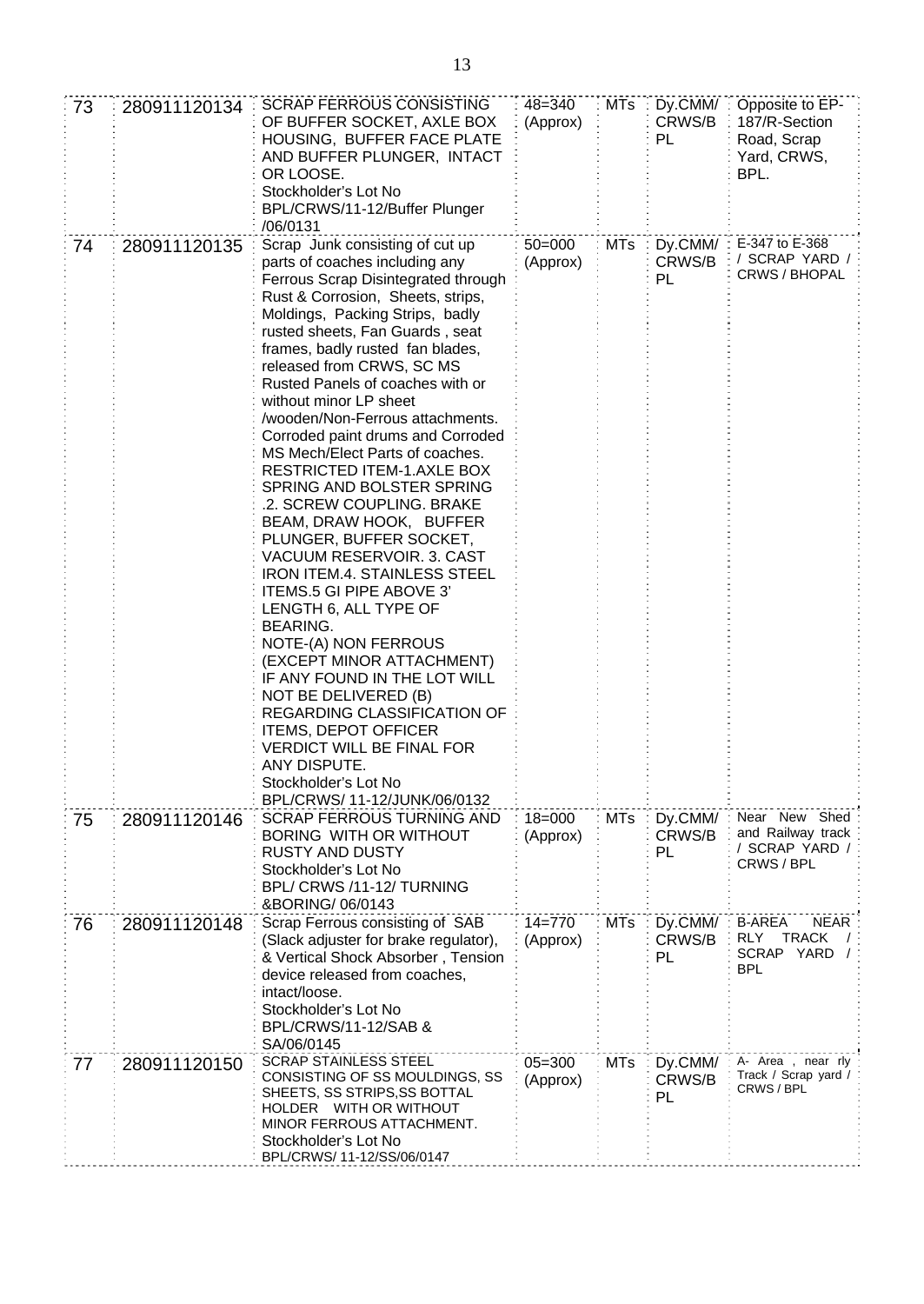| 78 | 280911120151 | <b>SCRAP STAINLESS STEEL OF</b><br><b>IIIRD BERTH SUPPORT</b><br>CONSISTING OF SS BRACKET,<br>SS HINGES, SS STRIP WITH PVC<br>ATTACHMENT.<br>Stockholder's Lot No<br>BPL/CRWS/ 11-12/SS/06/0148                                                                                                                                                                                                                                                                                                                                                                                                                                       | $05 = 710$<br>(Approx)  | <b>MTs</b> | Dy.CMM/<br>CRWS/B<br>PL | Weigh<br>Near<br>Bridge,<br>Scrap<br>Yard / CRWS /<br><b>BPL</b>                         |
|----|--------------|---------------------------------------------------------------------------------------------------------------------------------------------------------------------------------------------------------------------------------------------------------------------------------------------------------------------------------------------------------------------------------------------------------------------------------------------------------------------------------------------------------------------------------------------------------------------------------------------------------------------------------------|-------------------------|------------|-------------------------|------------------------------------------------------------------------------------------|
| 79 | 280911120155 | <b>SCRAP FERROUS OFF CUT OF</b><br>SORT AND SIZES.<br>Stockholder's Lot No<br>BPL/CRWS/11-12/OFF CUT<br>/06/0152                                                                                                                                                                                                                                                                                                                                                                                                                                                                                                                      | 26=980<br>(Approx)      | <b>MTs</b> | Dy.CMM/<br>CRWS/B<br>PL | C- 152 To C-<br>175/ Scrap yard<br>/ Bhopal                                              |
| 80 | 280911120157 | <b>SCRAP FERROUS CONSISTING</b><br>OF BRAKE BEAM OF 13T / 16T<br>RELEASED FROM COACHES<br>WITH OR WITHOUT MINOR NON<br>FERROUS ATTACHED IN THE<br>WIRE ROPE AND BRAKE SHOE<br>HEAD IF ANY.<br>Stockholder's Lot No<br>BPL/ CRWS /11-12/BK-BEAM/06/0154                                                                                                                                                                                                                                                                                                                                                                                | $39 = 910$<br>(Approx)  | <b>MTs</b> | Dy.CMM/<br>CRWS/B<br>PL | E-343 TO E-<br>346// Scrap Yard<br>/ CRWS / BPL                                          |
| 81 | 280911120159 | Scrap ferrous consist parts of<br>bogie and coaches, Channels, draft<br>links, collars, angles, sleeves,<br>hanger top block, equalizing stay,<br>lower spring seat, protective tube,<br>bolster hanger, silent block, anchor<br>link, slack adjuster, safety rope,<br>brake shoe head, safety strap,<br>brackets, strips, covers, nuts, bolts,<br>rivets, keys, cotters, pins, and plates<br>with or without attachment of bush,<br>hanger lever, brake adjusting head,<br>floating lever etc. with or without<br>minor wooden/ss/non-ferrous<br>attachments<br>Stockholder's Lot No<br>BPL/CRWS/ 11-12/FERROUS/06/0156              | $92 = 700$<br>(Approx)  | <b>MTs</b> | Dy.CMM/<br>CRWS/B<br>PL | Opposite Room<br>No 1 to 10 / R.<br>Section Road /<br>Scrap<br>Yard<br>CRWS/BPL          |
| 82 | 280911120160 | <b>SCRAP FERROUS CONSISTING</b><br>OF SCREW COUPLING, DRAW<br>HOOK DRAFT LINK, DRAFT KEY,<br>INTACT OR LOOSE.<br>Stockholder's Lot No<br><b>BPL/CRWS/11-12</b><br>S-COUPLING/D-HOOK/06/0157                                                                                                                                                                                                                                                                                                                                                                                                                                           | $28 = 530$<br>(Approx)  | <b>MTs</b> | CRWS/B<br>PL            | Dy.CMM/: Near Weigh<br>bridge /R-<br>Section Road /<br><b>SCRAP YARD /</b><br>CRWS / BPL |
| 83 | 280911120162 | Scrap ferrous melting consist of cut up<br>parts of coaches including scrap<br>mouldings, ms sheet, Channels, round<br>pipes, Body Bolster, angles, different<br>type of rods, brackets, strips, head<br>stock assembly, trough floor, pipes,<br>body side doors, vestibule doors, Foot<br>Step and Foot plate etc., Panels of<br>coaches with or without minor wooden/<br>/non-ferrous attachments, if any.<br>RESTRICTED ITEM-1.AXLE BOX<br>SPRING AND BOLSTER SPRING<br>.2. SCREW COUPLING. BRAKE<br>BEAM, DRAW HOOK, BUFFER<br>PLUNGER, BUFFER SOCKET,<br><b>VACUUM RESERVOIR. 3. CAST</b><br><b>IRON ITEM.4. STAINLESS STEEL</b> | $153 = 500$<br>(Approx) | <b>MTs</b> | Dy.CMM/<br>CRWS/B<br>PL | E-370<br>$F-394/$<br>to<br>Scrap Yard /CRWS /<br><b>BPL</b>                              |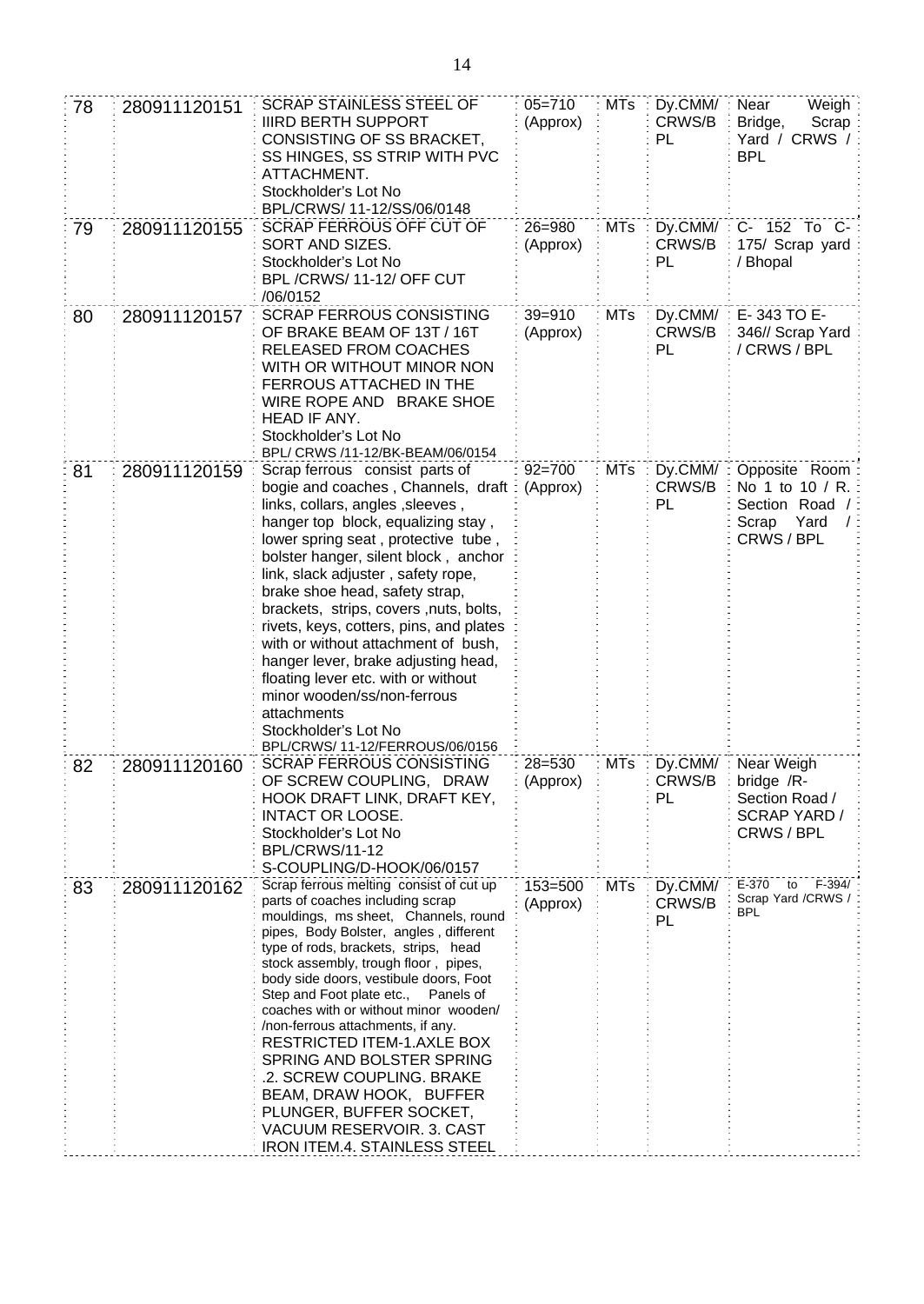|         |                  | ITEMS.5 GI PIPE ABOVE 3'<br>LENGTH 6, ALL TYPE OF<br>BEARING.<br>NOTE-(A) NON FERROUS<br>(EXCEPT MINOR ATTACHMENT)<br>IF ANY FOUND IN THE LOT WILL<br>NOT BE DELIVERED (B)<br>REGARDING CLASSIFICATION OF<br><b>ITEMS, DEPOT OFFICER</b><br><b>VERDICT WILL BE FINAL FOR</b><br>ANY DISPUTE.<br>Stockholder's Lot No<br>BPL/CRWS/11-12/FERROUS/06/0158                                                                                                                                                                                                         |    |            |                                |                                                                           |
|---------|------------------|----------------------------------------------------------------------------------------------------------------------------------------------------------------------------------------------------------------------------------------------------------------------------------------------------------------------------------------------------------------------------------------------------------------------------------------------------------------------------------------------------------------------------------------------------------------|----|------------|--------------------------------|---------------------------------------------------------------------------|
| Vehicle |                  |                                                                                                                                                                                                                                                                                                                                                                                                                                                                                                                                                                |    |            |                                |                                                                           |
| 84      | 280911120131     | Condemned Jeep No UPB/6142,<br>Make Mahindra without battery and<br>stepney, propeller shaft, tool kit,<br>radiator, meter.<br>Stockholder's Lot No<br>BPL/CRWS/11-12/Jeep / 06/0128                                                                                                                                                                                                                                                                                                                                                                           | 01 | No         | Dy.CMM/: Near<br>CRWS/B<br>PL  | Sub<br>Station<br>boundary wall /<br><b>CRWS/BPL</b>                      |
|         | <b>Machinery</b> |                                                                                                                                                                                                                                                                                                                                                                                                                                                                                                                                                                |    |            |                                |                                                                           |
| 85      | 280911020031     | Scrap Condemned CNC Plasma<br>Profile Cutting Machine Plant No.<br>087M consisting of machine parts<br>(1) Power source auto height control<br>Max-100 Hyperthem Sr. No. 70-<br>1241, Stock No. 059011 (2) Burny-3<br>CNC Controller M/c No. 86.150.30,<br>Type MNC-3-034621-000 (3) Burny-<br>3 CNC Controller Operating Panel<br>(4) AVR Servo System Model No.<br>AVR Cap-3 KVA Sr. No 07/10/90<br>Saha Electronic, Calcutta (5) Torch<br>Height Control make- Hyperthem<br>Sr.No. 2-300.<br>Stockholder's Lot No.<br>BPL/CRWS/10-11/CNC Plasma<br>/08/0180 | 01 | No.        | Dy CMM<br>CRWS/<br><b>BPL</b>  | A-55, Scrap<br>Yard,<br><b>CRWS/BPL</b>                                   |
| 86      | 280911100112     | Condemned Geyser etc., of sort and<br>sizes.<br>Stock Holder Lot No:<br>BPL/CRWS/11-12 / Geyser / 05/0100                                                                                                                                                                                                                                                                                                                                                                                                                                                      | 28 | <b>Nos</b> | Dy.CMM/<br>CRWS/<br><b>BPL</b> | Pillar No 7 to 8<br>Shed/<br>of New<br><b>SCRAP</b><br>YARD<br>/ CRWS/BPL |
| 87      | 280911120125     | <b>Condemned Lifting Platform</b><br>structure.<br>Stockholder's Lot No<br>BPL/CRWS/11-12/Lifting platform /<br>06/0122                                                                                                                                                                                                                                                                                                                                                                                                                                        | 01 | <b>No</b>  | Dy.CMM/<br>CRWS/B<br>PL        | D-300/SCRAP<br>YARD/CRWS/<br><b>BPL</b>                                   |
| 88      | 280911120126     | Condemned Tugger Plant No 134P<br>and 133P with Motor and without<br>battery.<br>Stockholder's Lot No<br>BPL/CRWS/11-12/Tugger / 06/0123                                                                                                                                                                                                                                                                                                                                                                                                                       | 02 | <b>No</b>  | Dy.CMM/<br>CRWS/B<br>PL        | $D-295/$<br><b>SCRAP</b><br>YARD/<br>CRWS/BPL                             |
| 89      | 280911120133     | Condemned high pressure pump,<br>Plant No 150P/A, 150P/B with or<br>without motor.<br>Stockholder's Lot No<br>BPL/CRWS/11-12/Pump / 06/0130                                                                                                                                                                                                                                                                                                                                                                                                                    | 02 | <b>Nos</b> | Dy.CMM/<br>CRWS/B<br>PL        | D-310/SCRAP<br>YARD/CRWS/BPL                                              |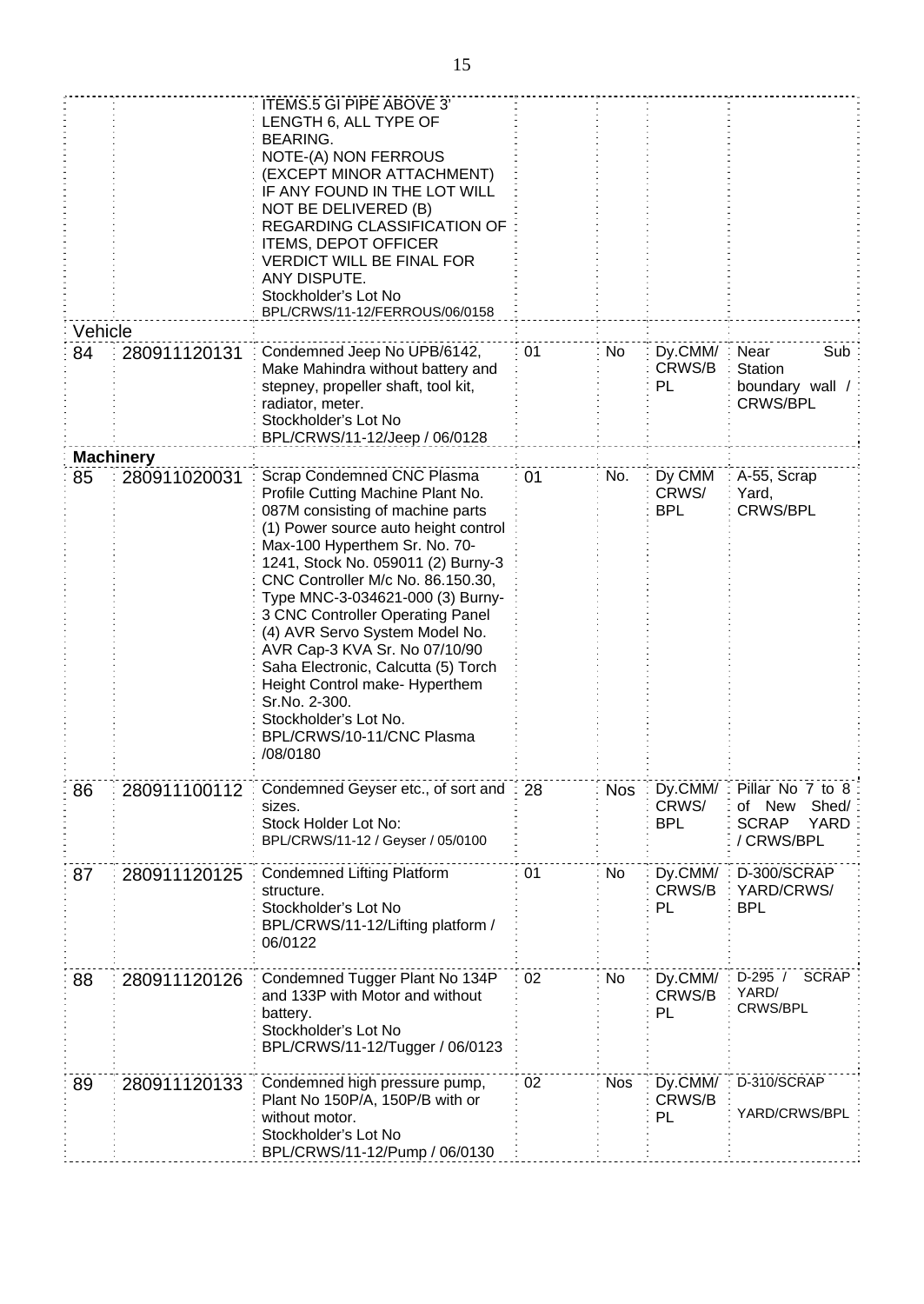| 90 | 280911120136                                                                                                                                                  | SCRAP Petrol driven water pump for: 01<br>fire fighting, Plant No - Accessory of<br>Fire Tender No MP04T3010, Sr. No<br>3/105062, Model No X, Spec -<br>XH2504, Engine No Y-118, Make -<br>WICO.<br>Stockholder's Lot No<br>BPL/CRWS/11-12/Pump / 06/0133                                                                                                                                                                                                                   |                        | <b>Nos</b> | Dy.CMM/<br>CRWS/B<br>PL        | / Near<br>A-area<br>track $/$<br>Railway<br><b>SCRAP</b><br>YARD<br>/ CRWS/BPL    |
|----|---------------------------------------------------------------------------------------------------------------------------------------------------------------|-----------------------------------------------------------------------------------------------------------------------------------------------------------------------------------------------------------------------------------------------------------------------------------------------------------------------------------------------------------------------------------------------------------------------------------------------------------------------------|------------------------|------------|--------------------------------|-----------------------------------------------------------------------------------|
| 91 | 280911120145                                                                                                                                                  | <b>Condemned Power Transformer 3</b><br>phase 33/11 KV, 1000 KVA without<br>transformer oil<br>Stockholder's Lot No<br>BPL/CRWS/11-12/Transformer/<br>06/0142                                                                                                                                                                                                                                                                                                               | 02                     | <b>Nos</b> | Dy.CMM/<br>CRWS/B<br>PL        | D/E-area / Near<br>Rly. Track<br><b>SCRAP</b><br>YARD<br>CRWS/BPL                 |
| 92 | SCRAP Portable DG set 1.3 KV,<br>280911120149<br>EXK-2000, Make Honda, Sr. No GK-<br>0851530.<br>Stockholder's Lot No<br>BPL/CRWS/11-12/Generator/<br>06/0146 |                                                                                                                                                                                                                                                                                                                                                                                                                                                                             | 01                     | <b>Nos</b> | Dy.CMM/<br>CRWS/B<br>PL        | Pole No 9 / New<br>Shed<br>/ Scrap<br>Yard / CRWS /<br><b>BPL</b>                 |
| 93 | 280911120158                                                                                                                                                  | SCRAP submersible pump with or<br>without motor of sort and sizes.<br>Stockholder's Lot No<br>BPL/CRWS/11-12 / Pump / 06/0155                                                                                                                                                                                                                                                                                                                                               | 12                     | Set        | Dy.CMM/<br>CRWS/B<br>PL        | POLE-11 NEW<br>SHED/ SCRAP<br>YARD/CRWS/<br><b>BPL</b>                            |
|    | <b>MISCELLANEOUS</b>                                                                                                                                          |                                                                                                                                                                                                                                                                                                                                                                                                                                                                             |                        |            |                                |                                                                                   |
| 94 | 280911100100                                                                                                                                                  | Scrap Ply wood, Compreg ply with<br>PVC of sort and sizes released from<br>coaches with or without attachment<br>of pvc, minor ferrous i.e nails, screw<br>and small strip if any.<br>Stock Holder Lot No:<br>BPL/CRWS/11-12/PVC<br>PLY/05/0113                                                                                                                                                                                                                             | $35 = 900$<br>(Approx) | <b>MTs</b> | Dy.CMM/<br>CRWS/<br><b>BPL</b> | D-280 to D-287<br>/ SCRAP YARD<br>/CRWS/BPL                                       |
| 95 | 280911100102                                                                                                                                                  | SCRAP VESTIBULE RUBBER WITH<br>OR WITHOUT MINOR FERROUS<br>ATTACHMENT LIKE NUT, BOLT,<br>WASHER AND STRIPS ETC.<br>Stock Holder Lot No:<br>BPL/CRWS/11-12/RUBBER/05/0092                                                                                                                                                                                                                                                                                                    | $20 = 000$<br>(Approx) | <b>MTs</b> | Dy.CMM/<br>CRWS/<br><b>BPL</b> | E-318<br>TO E-<br><b>SCRAP</b><br>324 /<br><b>YARD</b><br><b>CRWS/BPL</b>         |
| 96 | 280911100115                                                                                                                                                  | SCRAP BERTHS AND SEAT, BACK<br><b>REST RELEASED FROM COACHES</b><br>OF SORT AND SIZES WITH OR<br>WITHOUT FERROUS FRAME, COIR /<br>FOAM /LP SHEET / PLYWOOD /<br>SLATE WITH OR WITHOUT REXINE<br><b>INCLUDING FERROUS / NON</b><br><b>FERROUS ATTACHMENT LIKE</b><br>SCREW, NUTS, BOLTS, STRIPS,<br>RIVETS, SPRINGS, HINGES ETC.<br><b>RESTRICTED ITEMS-RECRON</b><br>BEARTH WILL NOT BE DELIVERD IF<br>ANY.<br>Stock Holder Lot No:<br>BPL/CRWS/11-12/RES.BERTH/<br>05/0118 | $39 = 980$<br>(Approx) | MTs        | Dy.CMM/<br>CRWS/<br><b>BPL</b> | W-74 to W-83 /:<br>New Scrap Yard<br>/ CRWS / BPL                                 |
| 97 | 280911110119                                                                                                                                                  | Condemned UPS, Condemned<br>Stabilizer and LV transformer etc., of<br>sort and sizes<br>Stock Holder Lot No:<br>BPL/CRWS/11-12/UPS/05/0101                                                                                                                                                                                                                                                                                                                                  | 27                     | <b>Nos</b> | Dy.CMM/<br>CRWS/<br><b>BPL</b> | No.<br>Near<br>pole<br>of<br><b>New</b><br>16<br>Shed/Scrap/<br>Yard/CRWS/BP<br>L |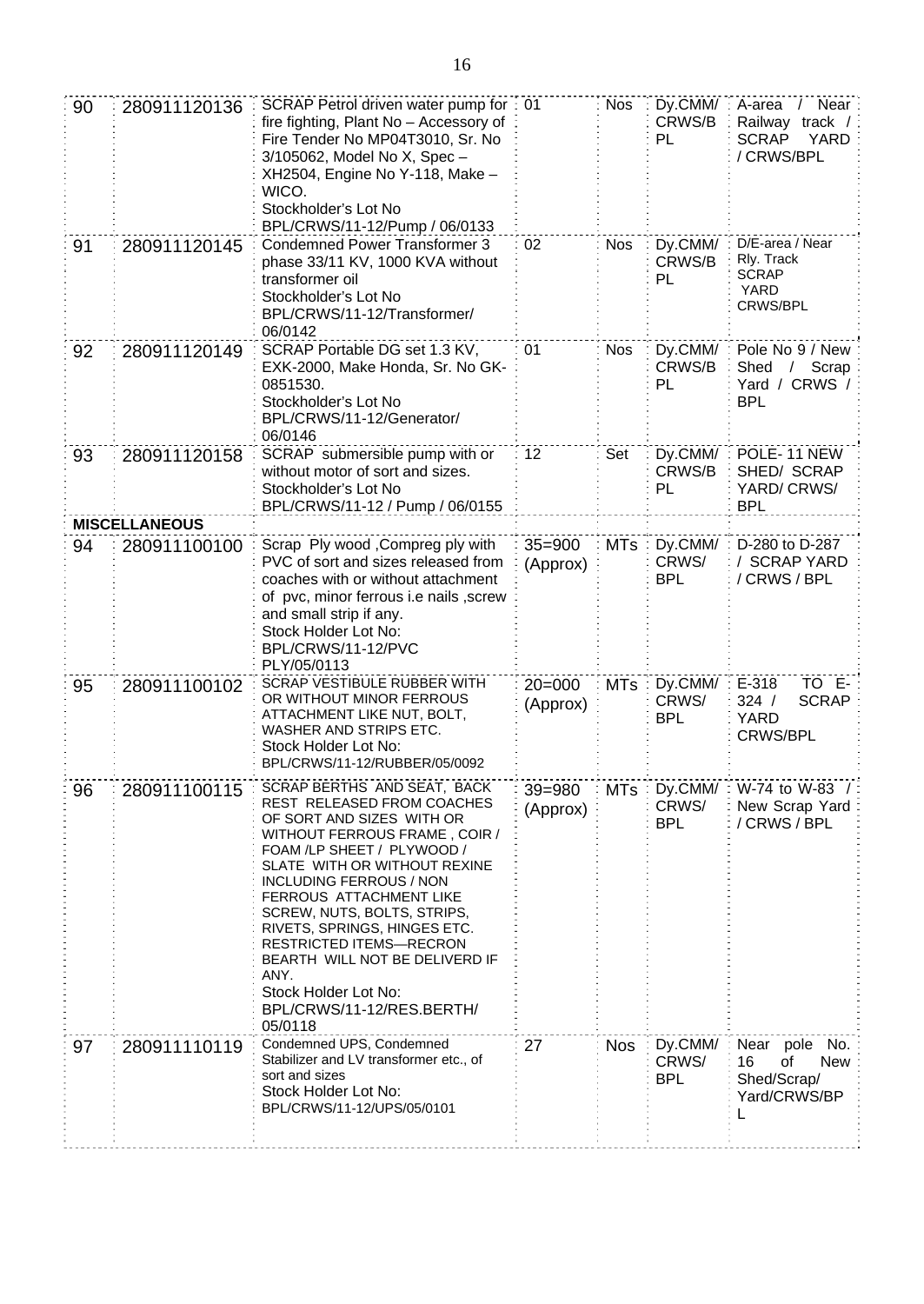| 98  | 280911110120 | Condemned Transformer PT-(04 Nos),<br>OCB (08 Nos), ACB (03 Nos), CT (05<br>Nos), AT (09 Nos) and Starter (01 No) of<br>sort and sizes.<br>Stock Holder Lot No:<br>BPL/CRWS/11-12/Transformer/<br>05/0098                                                                                                                                                                                | 30                     | <b>Nos</b> | Dy.CMM/<br>CRWS/<br><b>BPL</b> | A Area Near Rly<br>Track/Scrap/Yar<br>d/<br>CRWS/BPL                  |
|-----|--------------|------------------------------------------------------------------------------------------------------------------------------------------------------------------------------------------------------------------------------------------------------------------------------------------------------------------------------------------------------------------------------------------|------------------------|------------|--------------------------------|-----------------------------------------------------------------------|
| 99  | 280911120127 | SC L. P. SHEET OFF CUTS AND<br>PIECES OF SORT AND SIZES<br>Stockholder's Lot No<br>BPL/CRWS/11-12/LP SHEET/<br>06/0124                                                                                                                                                                                                                                                                   | $10 = 000$<br>(Approx) | <b>MTs</b> | Dy.CMM/<br>CRWS/B<br>PL        | Near New shed<br>Railway<br>and<br>track/SCRAP<br>YARD/<br>CRWS/BPL   |
| 100 | 280911120128 | SCRAP EMPTY FEVICOL DRUM with<br>or without lid CAP 20 TO 25 LTRS.<br>Stockholder's Lot No<br>BPL/CRWS/11-12/P-DRUM/06/0125                                                                                                                                                                                                                                                              | 218                    | <b>Nos</b> | Dy.CMM/<br>CRWS/B<br>PL        | A-Area /SCRAP/<br>YARD/CRWS/BPL                                       |
| 101 | 280911120129 | SCRAP EMPTY OIL BARREL WITH<br>OR WITHOUT LID CAP 200/210 LTRS.<br>Stockholder's Lot No<br><b>BPL/ CRWS/11-12/</b><br>BARREL/06/0126                                                                                                                                                                                                                                                     | 93                     | <b>Nos</b> | Dy.CMM/<br>CRWS/B<br>PL        | B-100 to B-110 /<br>Scrap<br>Yard<br><b>CRWS/BPL</b>                  |
| 102 | 280911120130 | SCRAP EMPTY PAINT BITUMINOUS<br>BARREL WITH OR WITHOUT LID CAP<br>200/210 LTRS.<br>Stockholder's Lot No<br>BPL/CRWS/11-12/BARREL/06/0127                                                                                                                                                                                                                                                 | 102                    | <b>Nos</b> | Dy.CMM/<br>CRWS/B<br>PL        | D-298 to E-302 /<br>Scrap<br>Yard<br>CRWS/BPL                         |
| 103 | 280911120139 | Scrap Miscellaneous rubber<br>including V-Belts, Rubber Washers,<br>Rubber pads, rubber pipes, Rubber<br>rings, Welding rubber hose etc.,<br>with or without ferrous attachment of<br>sorts and sizes.<br>Stockholder's Lot No<br>BPL/CRWS/ 11-12/Rubber/06/0136                                                                                                                         | $13 = 000$<br>(Approx) | <b>MTs</b> | Dy.CMM/<br>CRWS/B<br>PL        | F-414 to F-426 /<br>SCRAP YARD/<br><b>CRWS/BPL</b>                    |
| 104 | 280911120147 | Sc. Compreg slat, ply pieces<br>released from seats, with or without<br>minor ferrous / non ferrous<br>attachment like rivets, nuts, bolts,<br>screws, washer, nails, strips etc.<br>Stockholder's Lot No<br>BPL/CRWS/ 11-12/Compreg<br>Slat/06/0144                                                                                                                                     | $08 = 550$<br>(Approx) | <b>MTs</b> | Dy.CMM/<br>CRWS/B<br>PL        | NEAR EP-186 / R-<br><b>SCTION ROAD</b><br>/Scrap yard /<br>CRWS / BPL |
| 105 | 280911120153 | SCRAP GENERAL BERTHS AND<br>SEAT, BACK REST OF CHAIR CAR<br>RELEASED FROM COACHES OF<br>SORT AND SIZES WITH OR<br>WITHOUT FERROUS FRAME, COIR /<br>FOAM, PLYWOOD / SLATE WITH OR<br>WITHOUT REXINE INCLUDING<br>FERROUS / NON FERROUS<br>ATTACHMENT LIKE SCREW, NUTS,<br>BOLTS, STRIPS, RIVETS, SPRINGS,<br>HINGES ETC.<br>Stockholder's Lot No<br>BPL/CRWS/11-12/GEN. BERTH/<br>06/0150 | $10 = 960$<br>(Approx) | <b>MTs</b> | Dy.CMM/<br>CRWS/B<br>PL        | Near EP-184<br>R.Section Road<br>/ Scrap Yard /<br>CRWS / BPL         |
| 106 | 280911120154 | <b>SCRAP RELEASED EXHAUST</b><br>FAN OF SORT AND SIZES WITH<br>OR WITHOUT BLADE AND<br>MOTOR.<br>Stockholder's Lot No<br>BPL/CRWS/FAN/11-12/06/0151                                                                                                                                                                                                                                      | 82                     | <b>Nos</b> | Dy.CMM/<br>CRWS/B<br>PL        | pole No 13 to 14<br>new<br>shed<br>SCRAP YARD /<br>CRWS / BPL         |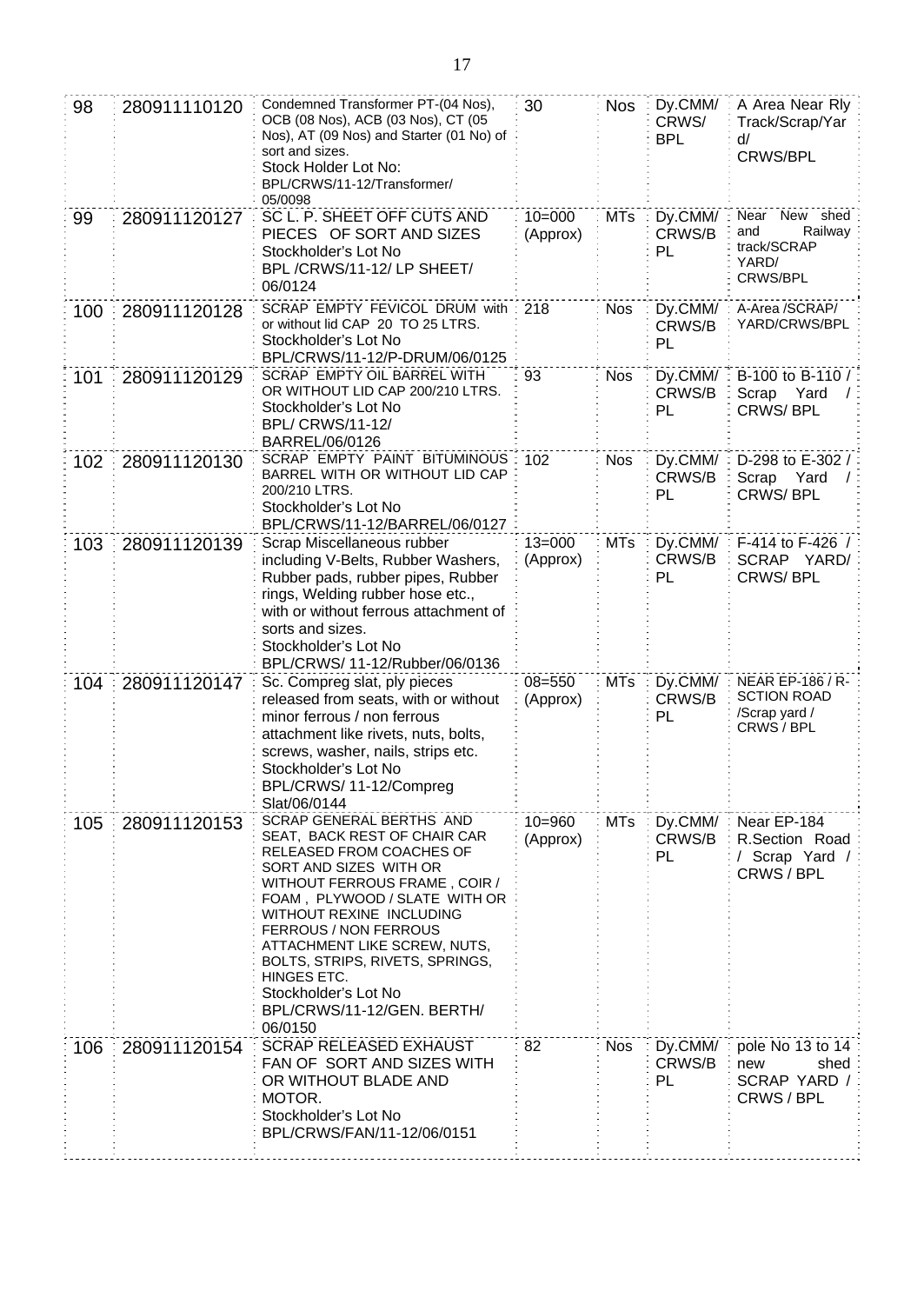| 107         | 280911120161 | <b>SCRAP EMPTY PAINT DRUM</b><br>CAPACITY 18 TO 20 LTRS<br>Stockholder's Lot No<br>BPL/CRWS/11-12/P-DRUM/06/0159                                                                                                                                                     | 880                    | <b>Nos</b> | CRWS/B<br>PL.           | Dy.CMM/: C-120 TO C-135<br>/SCRAP/YARD/<br><b>CRWS/BPL</b>                 |
|-------------|--------------|----------------------------------------------------------------------------------------------------------------------------------------------------------------------------------------------------------------------------------------------------------------------|------------------------|------------|-------------------------|----------------------------------------------------------------------------|
|             | Hazardous    |                                                                                                                                                                                                                                                                      |                        |            |                         |                                                                            |
| 108         | 280911120137 | Scrap Lead Ebonite And Plastic<br>Etc. Consisting of Unserviceable/<br>Scrap Non AC Batteries released<br>from Coaches with Or Without<br><b>Broken Bodies And Minor Ferrous</b><br>Attachment If Any.<br>Stockholder's Lot No<br>BPL/CRWS/11-<br>12/BATTERY/06/0134 | $26 = 000$<br>(Approx) | <b>MTs</b> | Dy.CMM/<br>CRWS/B<br>PL | B- Area/Near<br>Railway track /<br>Scrap Yard<br>/CRWS / BPL               |
| 109         | 280911120138 | Scrap Lead Ebonite And Plastic<br>Etc. Consisting of Unserviceable/<br>Scrap VRLA Batteries released from<br>Coaches with Or Without Broken<br><b>Bodies And Minor Ferrous</b><br>Attachment If Any.<br>Stockholder's Lot No<br>BPL/CRWS/11-<br>12/BATTERY/06/0135   | $33 = 610$<br>(Approx) | <b>MTs</b> | Dy.CMM/<br>CRWS/B<br>PL | B-80 to B-98<br>Scrap Yard<br>/CRWS / BPL                                  |
| 110         | 280911120142 | <b>SCRAP BATTERY (SECONDARY</b><br>CELL) OF DIFFERENT SIZES<br>Stockholder's Lot No<br>BPL/CRWS/11-<br>12/BATTERY/06/0139                                                                                                                                            | $14 = 000$<br>(Approx) | <b>MTs</b> | Dy.CMM/<br>CRWS/B<br>PL | $A-54$ to $A-60$ near<br>railway<br>track/<br>Yard<br>Scrap<br>/CRWS / BPL |
| <b>NOTE</b> |              |                                                                                                                                                                                                                                                                      |                        |            |                         |                                                                            |

(1) Scrap Battery / Waste Oil lots can be bid only by Firm's registered (valid) with MOEF as Recyclers/Re-processors and having environmentally sound management facilities. The person actually bidding on the firm's behalf will have to produce namely authorization letter on Firm's letterhead.

- (2) No firearms will be allowed inside the auction hall.
- (3) After getting the Delivery Order in division lots, the scrap purchaser will contact the **DMM/EA to DRM/BPL** in the Division, along with a written request for delivery of the sold lot of scraps (other than scrap depot lots).
- **(4) Interest rate in case of delayed payment will be charged @ 7% above the Base Rate of State Bank of India prevailing on the date of auction (Railway Board letter No.2010/RS/S/709/36 Dt. 24/12/2010).**
- (5) The auction sale is subject to the General Conditions of Auction Sale, the Special Condition of Auction sale, which was circulated, vide COS JBP's letter No. WCR/SHQ/1401/Sales/01 Dated 07/06/2004 and any other condition, which will be announced/ circulated at the time of auction sale or with catalogue. The auction catalogue and general conditions of sale are also available on West Central Railway's official website: [www.wcr.indianrailways.gov.in.](http://www.wcr.indianrailways.gov.in/) The purchasers are bound to accept the general condition available on West Central Railway's official website.
- (6) The EMD stands forfeited if balance sale value not deposited by purchasers within the 50 days from the date of auction
- (7) Only one bidder will represent a participating firm in the auction.
- (8) The balance payment may be read as under .(i) In two installment for lot where balance sale Value exceeds Rs. 3.0 lacs but is less than Rs. 10.0 lacs (ii) In three installments for lots where balance sale Value is Rs. 10.0 lacs and above
- (A) Special Notice for Future auction :

It is intimated that E-auction is expected to be implemented shortly. Therefore all purchasers are hereby advised to get the digital signature as earliest for secured participation in E-auction. It may be noted that purchasers not having digital signature may not be able to participate in E-auction for scrap sale.

The Purchaser may obtained the digital signature from the following Govt. approved agencies.

| S.No | Name of Certified Agencies | Website<br>No.     | ' elephone No.  |
|------|----------------------------|--------------------|-----------------|
|      | Safescrypt                 | www.safescrypt.com | 91-044-22540770 |